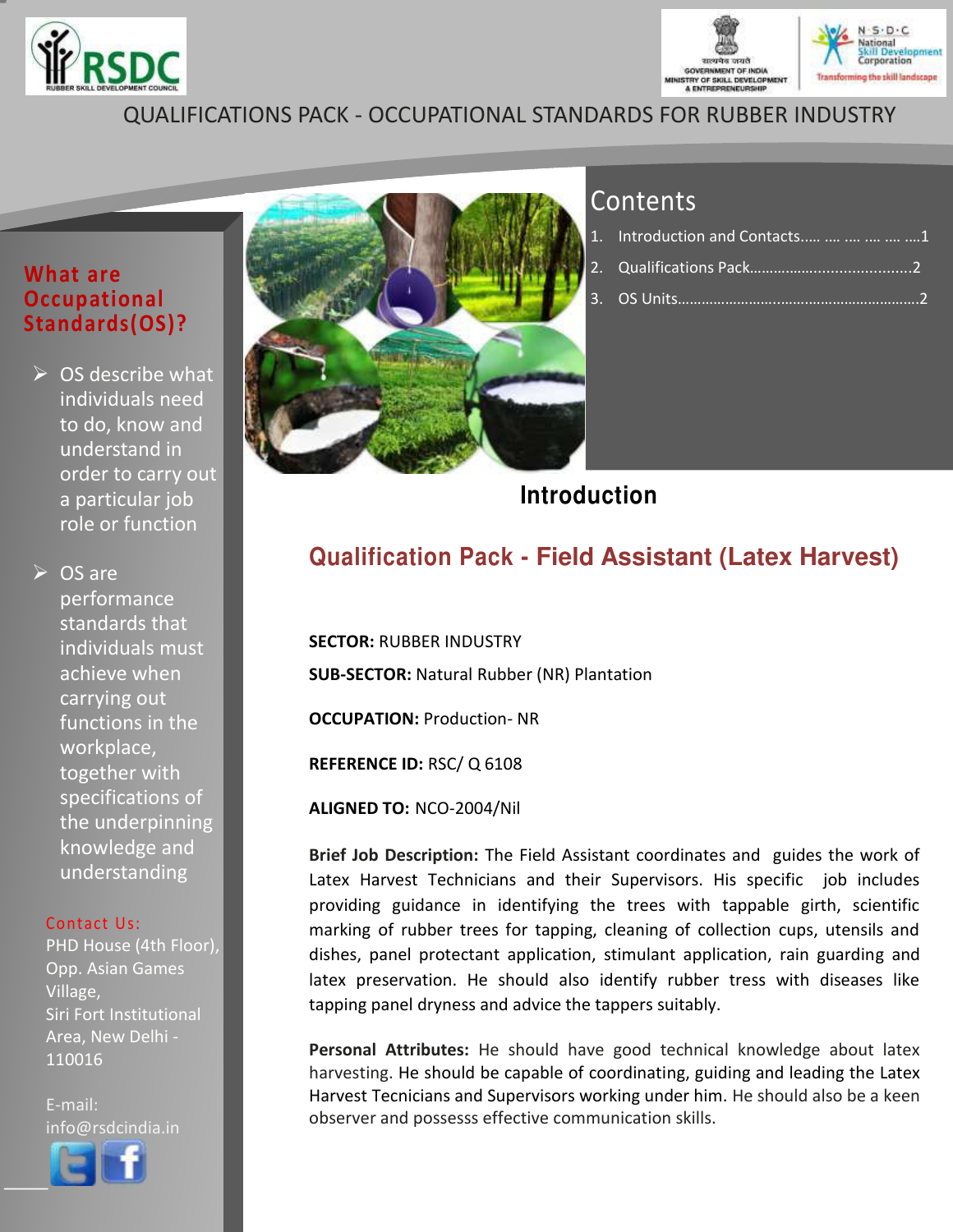

т

Job Details

Job Details





*Qualifications Pack for Field Assistant(Latex Harvest)*

| <b>Qualifications Pack Code</b> |                                                 | <b>RSC/Q 6108</b>     |            |
|---------------------------------|-------------------------------------------------|-----------------------|------------|
| <b>Job Role</b>                 | <b>Field Assistant-Latex Harvest</b>            |                       |            |
| <b>Credits(NSQF)</b>            | <b>TBD</b>                                      | <b>Version number</b> | 1.0        |
| <b>Sector</b>                   | <b>Rubber Industry</b>                          | <b>Drafted on</b>     | 22/06/2015 |
| Sub-sector                      | <b>Natural Rubber (NR)</b><br><b>Plantation</b> | Last reviewed on      | 22/06/2015 |
| <b>Occupation</b>               | <b>Production - NR</b>                          | Next review date      | 22/06/2017 |
| <b>NSQC Clearance on</b>        | 20/07/2015                                      |                       |            |

<span id="page-1-0"></span>

| <b>Job Role</b>                                                                             | <b>Field Assistant - Latex Harvest</b>                                                                                                            |  |  |
|---------------------------------------------------------------------------------------------|---------------------------------------------------------------------------------------------------------------------------------------------------|--|--|
|                                                                                             |                                                                                                                                                   |  |  |
| <b>Role Description</b>                                                                     | The Field Assistant coordinates and guides the work of Latex<br>Harvest Technicians and their Supervisors.                                        |  |  |
| <b>NSQF level</b>                                                                           | $\overline{a}$                                                                                                                                    |  |  |
| <b>Minimum Educational Qualifications*</b><br><b>Maximum Educational</b><br>Qualifications* | Class XII - Preferred<br><b>NA</b>                                                                                                                |  |  |
| <b>Training</b><br>(Suggested but not mandatory)                                            | Training in rubber tapping, latex processing, panel protection,<br>stimulation etc conducted by Rubber Board or any other<br>competent authority. |  |  |
| <b>Minimum Job Entry Age</b>                                                                | 18 years                                                                                                                                          |  |  |
| <b>Experience</b>                                                                           | Minimum 5 years experience in rubber tapping and processing                                                                                       |  |  |
|                                                                                             | of latex into sheet rubber.                                                                                                                       |  |  |
|                                                                                             | <b>Compulsory:</b>                                                                                                                                |  |  |
|                                                                                             | 1. RSC /N 6109 Latex harvesting                                                                                                                   |  |  |
|                                                                                             | RSC/N 5005 Natural resource management<br>2.                                                                                                      |  |  |
| <b>Applicable National Occupational</b>                                                     | RSC/N 5006 Providing feedback to higher authority<br>3.                                                                                           |  |  |
| <b>Standards (NOS)</b>                                                                      | Optional:<br>1. NA                                                                                                                                |  |  |
|                                                                                             |                                                                                                                                                   |  |  |
| <b>Performance Criteria</b>                                                                 | As described in the relevant OS units                                                                                                             |  |  |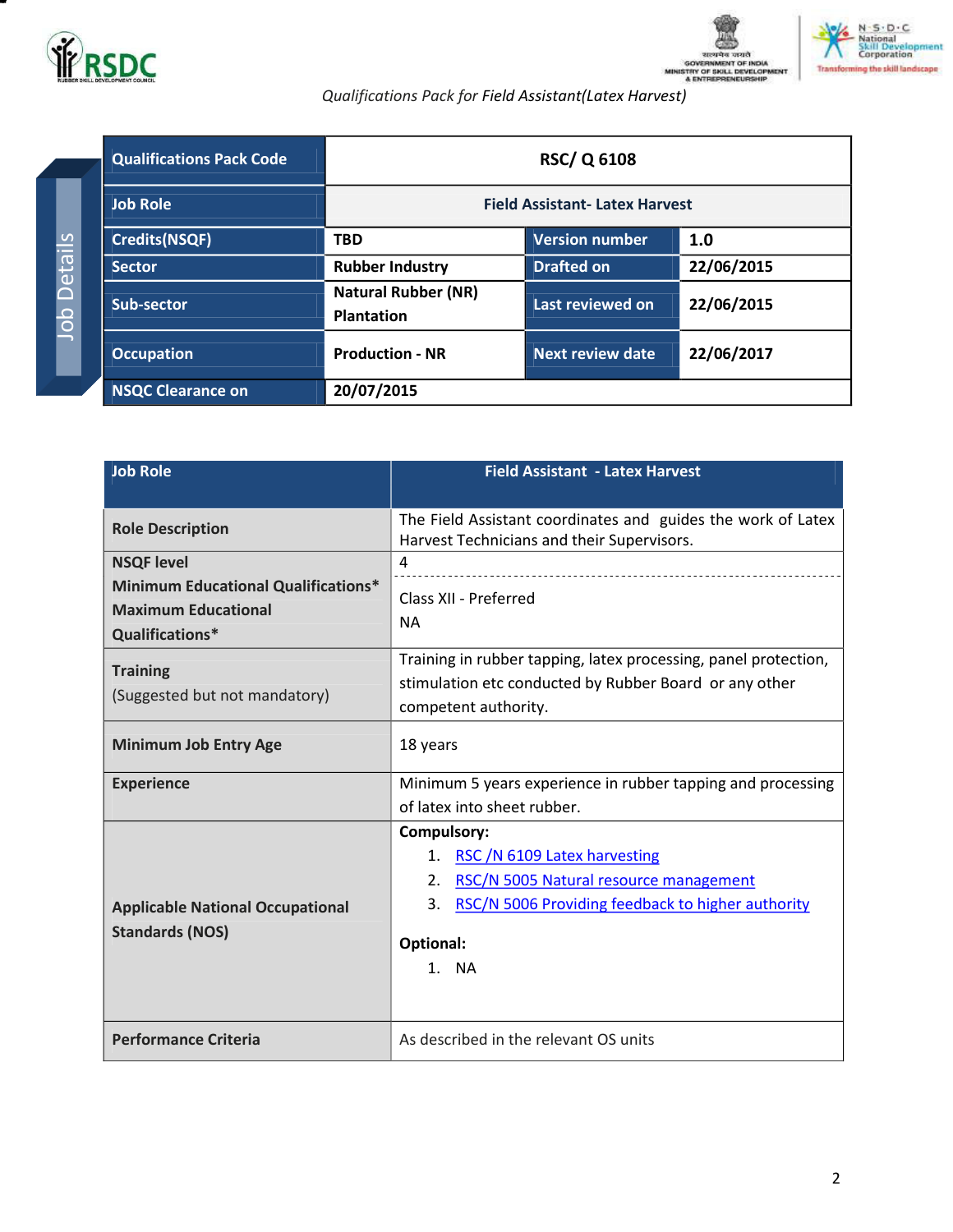

GOVERNMENT OF INDIA<br>MINISTRY OF SKILL DEVELOPMENT<br>& ENTREPRENEURSHIP



*Qualifications Pack for Field Assistant(Latex Harvest)*

| <b>Keywords / Terms</b>                 | <b>Description</b>                                                                                                                                                                                                                                                                                   |
|-----------------------------------------|------------------------------------------------------------------------------------------------------------------------------------------------------------------------------------------------------------------------------------------------------------------------------------------------------|
| Sector                                  | Sector is a conglomeration of different business operations having similar<br>businesses and interests. It may also be defined as a distinct subset of the<br>economy whose components share similar characteristics and interests.                                                                  |
| Sub-sector                              | Sub-sector is derived from a further breakdown based on the characteristics<br>and interests of its components.                                                                                                                                                                                      |
| Occupation                              | Occupation is a set of job roles, which perform similar/related set of<br>functions in an industry.                                                                                                                                                                                                  |
| Function                                | Function is an activity necessary for achieving the key purpose of the sector,<br>occupation, or area of work, which can be carried out by a person or a group<br>of persons. Functions are identified through functional analysis and form the<br>basis of OS.                                      |
| Job Role                                | Job role defines a unique set of functions that together form a unique<br>employment opportunity in an organization.                                                                                                                                                                                 |
| <b>OS</b>                               | OS specify the standards of performance an individual must achieve when<br>carrying out a function in the workplace, together with the knowledge and<br>understanding they need to meet that standard consistently. Occupational<br>Standards are applicable both in the Indian and global contexts. |
| Performance Criteria                    | Performance Criteria are statements that together specify the standard of<br>performance required when carrying out a task.                                                                                                                                                                          |
| <b>NOS</b>                              | NOS are Occupational Standards which apply uniquely in the Indian context.                                                                                                                                                                                                                           |
| <b>Qualifications Pack</b><br>Code      | Qualifications Pack Code is a unique reference code that identifies a<br>qualifications pack.                                                                                                                                                                                                        |
| <b>Qualifications Pack</b>              | Qualifications Pack comprises the set of OS, together with the educational,<br>training and other criteria required to perform a job role. A Qualifications<br>Pack is assigned a unique qualification pack code.                                                                                    |
| Unit Code                               | Unit Code is a unique identifier for an Occupational Standard, which is<br>denoted by an 'N'.                                                                                                                                                                                                        |
| Unit Title                              | Unit Title gives a clear overall statement about what the incumbent should be<br>able to do.                                                                                                                                                                                                         |
| Description                             | Description gives a short summary of the unit content. This would be helpful<br>to anyone searching on a database to verify that this is the appropriate OS<br>they are looking for.                                                                                                                 |
| Knowledge and<br>Understanding          | Knowledge and Understanding are statements which together specify the<br>technical, generic, professional and organizational specific knowledge that an<br>individual needs in order to perform to the required standard.                                                                            |
| <b>Organizational Context</b>           | Organizational Context includes the way the organization is structured and<br>how it operates, including the extent of operative knowledge managers have<br>of their relevant areas of responsibility.                                                                                               |
| <b>Technical Knowledge</b>              | Technical Knowledge is the specific knowledge needed to accomplish specific<br>designated responsibilities.                                                                                                                                                                                          |
| Core Skills or Generic<br><b>Skills</b> | Core Skills or Generic Skills are a group of skills that are key to learning and<br>working in today's world. These skills are typically needed in any work<br>environment. In the context of the OS, these include communication related<br>skills that are applicable to most job roles.           |

Ξ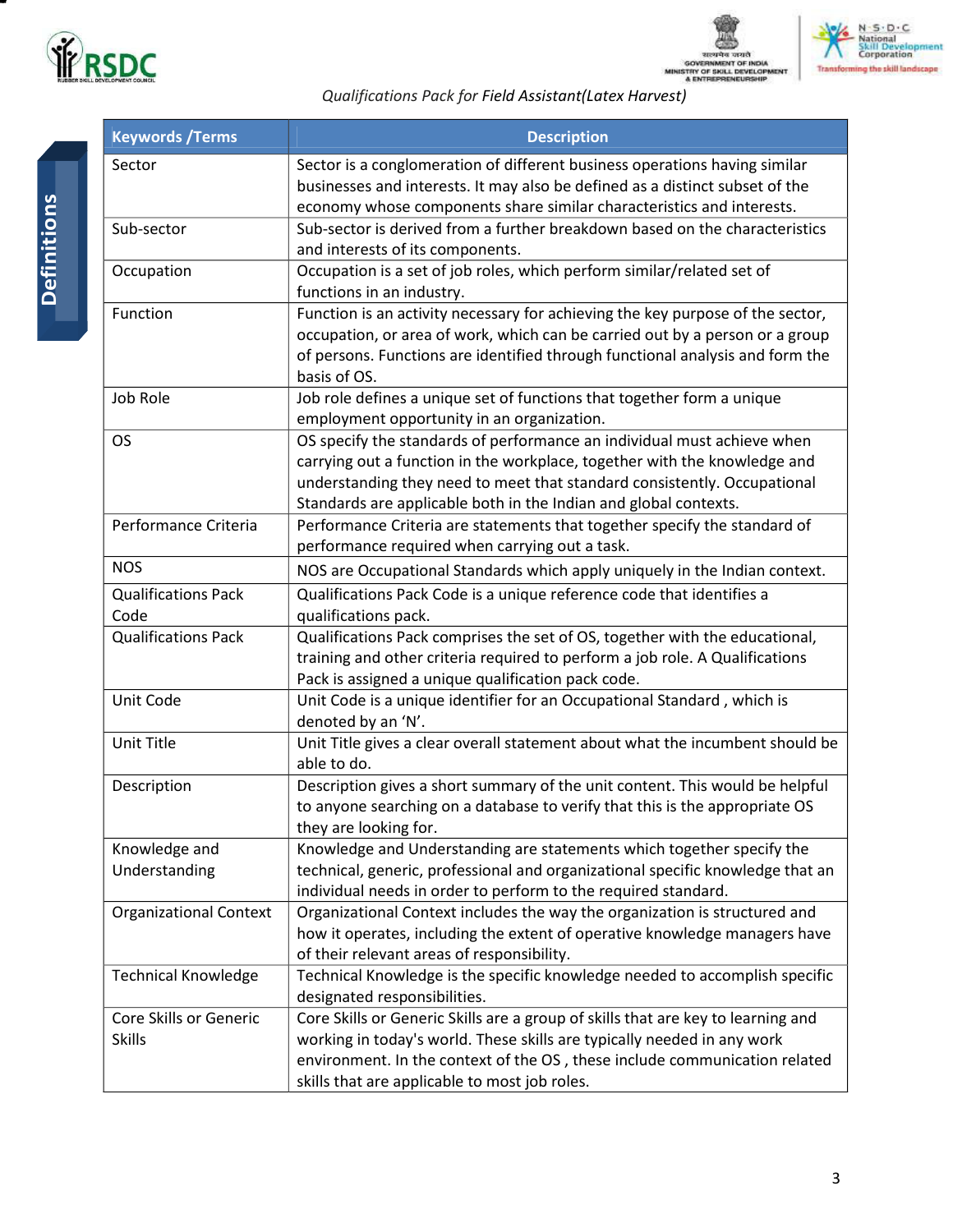







# **National Occupational Standard**



### **Overview**

<span id="page-3-0"></span>This unit is about scientific latex harvesting.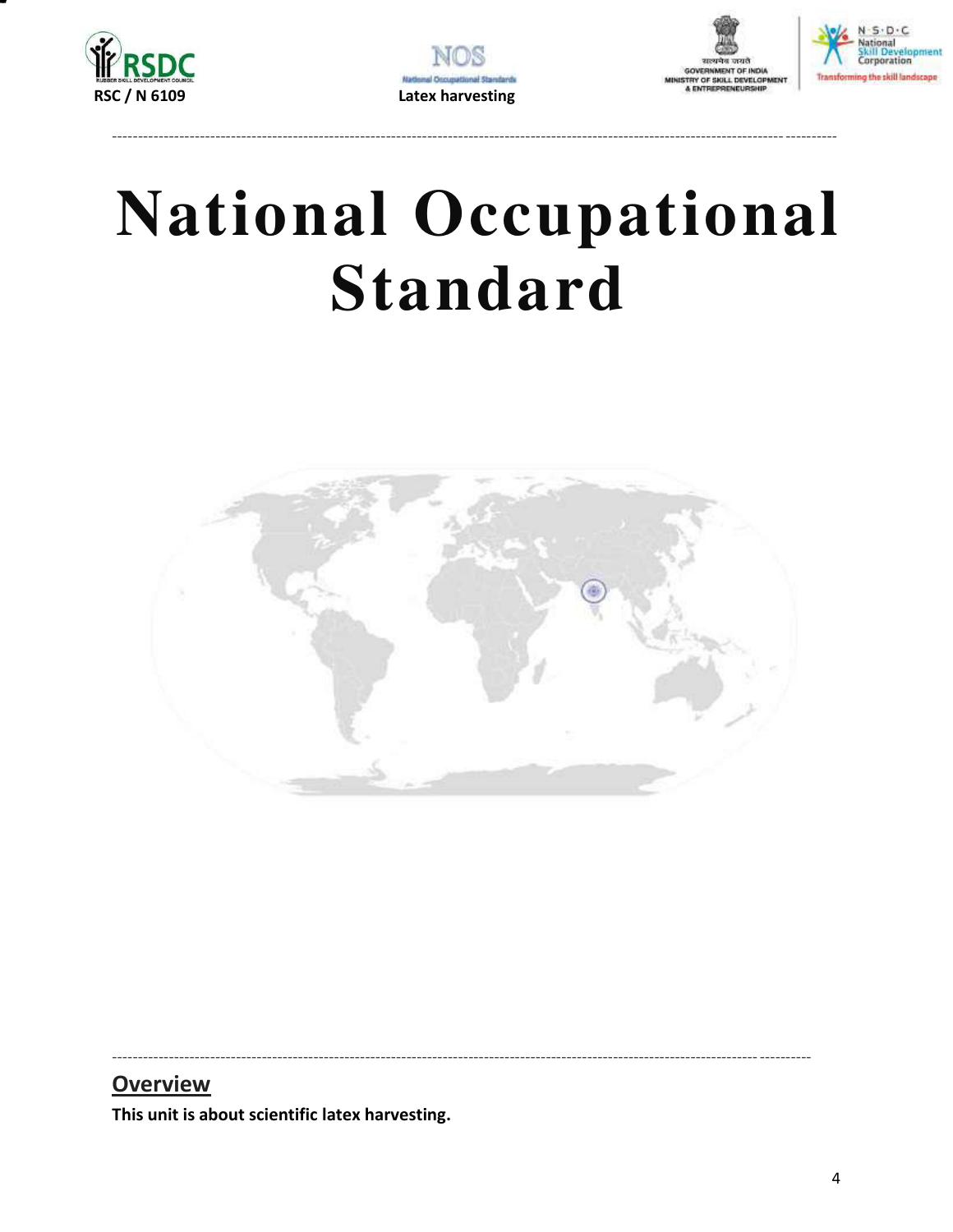







National Occupational Standard National Occupational Standard

| <b>RSC / N 6109</b><br><b>Unit Code</b>    |                                                                                                                                                                                                                                                                                                                                                                                                                                                                                                                                                                                                                                     |
|--------------------------------------------|-------------------------------------------------------------------------------------------------------------------------------------------------------------------------------------------------------------------------------------------------------------------------------------------------------------------------------------------------------------------------------------------------------------------------------------------------------------------------------------------------------------------------------------------------------------------------------------------------------------------------------------|
| <b>Unit Title</b>                          | <b>Latex harvesting</b>                                                                                                                                                                                                                                                                                                                                                                                                                                                                                                                                                                                                             |
| (Task)                                     |                                                                                                                                                                                                                                                                                                                                                                                                                                                                                                                                                                                                                                     |
| <b>Description</b>                         | This unit is about scientific latex harvesting                                                                                                                                                                                                                                                                                                                                                                                                                                                                                                                                                                                      |
| <b>Scope</b>                               | This unit/task covers the following:                                                                                                                                                                                                                                                                                                                                                                                                                                                                                                                                                                                                |
|                                            | Ensure proper identification of trees<br>$\bullet$                                                                                                                                                                                                                                                                                                                                                                                                                                                                                                                                                                                  |
|                                            | Conduct training for LHTs and supervisors<br>$\bullet$                                                                                                                                                                                                                                                                                                                                                                                                                                                                                                                                                                              |
|                                            | Proper usage of materials and tools for latex harvesting<br>٠                                                                                                                                                                                                                                                                                                                                                                                                                                                                                                                                                                       |
|                                            | Scientific measures for controlling/preventing diseases<br>$\bullet$                                                                                                                                                                                                                                                                                                                                                                                                                                                                                                                                                                |
|                                            | Proper collection and preservation of latex<br>$\bullet$                                                                                                                                                                                                                                                                                                                                                                                                                                                                                                                                                                            |
|                                            | Health and safety<br>$\bullet$                                                                                                                                                                                                                                                                                                                                                                                                                                                                                                                                                                                                      |
|                                            | Maintenance of record and evaluation of work done by tappers /                                                                                                                                                                                                                                                                                                                                                                                                                                                                                                                                                                      |
|                                            | supervisors                                                                                                                                                                                                                                                                                                                                                                                                                                                                                                                                                                                                                         |
| Performance Criteria (PC) w.r.t. the Scope |                                                                                                                                                                                                                                                                                                                                                                                                                                                                                                                                                                                                                                     |
| <b>Element</b>                             | <b>Performance Criteria</b>                                                                                                                                                                                                                                                                                                                                                                                                                                                                                                                                                                                                         |
| <b>Identification of trees</b>             | To be competent, the user/individual on the job must be able to:<br>PC1. Guide/correct the Tapper (Harvest technician) in identifying<br>trees with tappable growth<br>PC2.Scientifically mark such trees for tapping<br>PC3. Identify trees with panel disease/panel dryness<br>PC4. Conduct training of LHTs and supervisors as per the requirement                                                                                                                                                                                                                                                                               |
| <b>Training</b>                            | PC5. Ensure the participation of all the employees in an active<br>manner during the training programme<br>PC6. Encourage the employees to clarify their doubts/ raise issue for<br>complete understanding of the harvesting process and tools used                                                                                                                                                                                                                                                                                                                                                                                 |
| <b>Latex harvesting</b>                    | PC7. Ensure sharpness/cleanliness of tapping knives<br>PC8. Ensure absolute cleanliness of other materials like collection<br>cups, utensils and dishes<br>PC9. Ensure the achievement of maximum output with minimum<br>wastage<br>PC10. Check that materials and tools for latex harvesting are<br>properly used<br>PC11. Scientifically apply stimulants for increasing latex yield<br>PC12.Scientifically rain guard the rubber trees<br>PC13. Guide the LHTs and supervisors during latex harvesting<br>PC14. Ensure proper hygiene in latex harvesting<br>PC15. Avoid contamination of latex and field coagulum in the field. |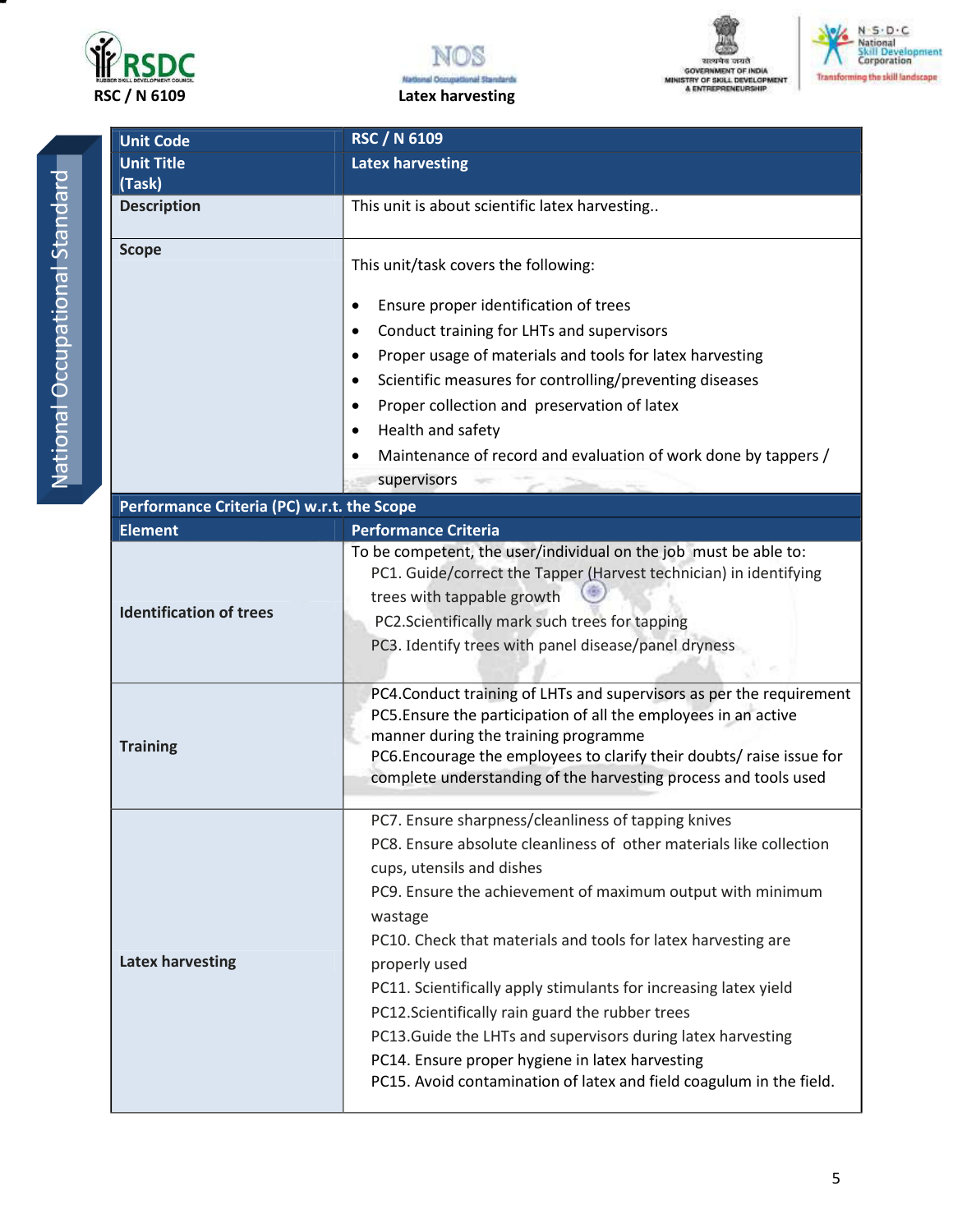







| <b>Prevention of Diseases</b>                                                                               | PC16. Identify the panel diseases/dryness of tapping panel<br>PC17. Take appropriate scientific measures to treat such diseases                                                                                                                                                                                                                                                                                                                                                                                                                                                                                                                                                                                                                                                                                                                   |  |  |
|-------------------------------------------------------------------------------------------------------------|---------------------------------------------------------------------------------------------------------------------------------------------------------------------------------------------------------------------------------------------------------------------------------------------------------------------------------------------------------------------------------------------------------------------------------------------------------------------------------------------------------------------------------------------------------------------------------------------------------------------------------------------------------------------------------------------------------------------------------------------------------------------------------------------------------------------------------------------------|--|--|
| <b>Collection and preservation</b><br>of latex                                                              | PC18. Ensure the proper collection of the latex and the field<br>coagulum<br>PC19. Ensure proper hand over of the latex and field coagulum by<br>each tapper.<br>PC20. Check the proper weight of latex and field coagulum collected<br>on each day<br>PC21. Undertake scientific preservation of latex<br>PC22. Arrange to send it to the collection centre/ processing factory                                                                                                                                                                                                                                                                                                                                                                                                                                                                  |  |  |
| <b>Health and safety</b>                                                                                    | PC23. Ensure that LHTs and supervisors adhere to all safety norms<br>prescribed for latex harvesting.<br>PC24. Comply with health, safety, environment guidelines and<br>regulations in accordance with the organizational standards.<br>PC25. Provide first aid treatment for minor injuries or health issues<br>faced by the team members<br>PC26. Properly handle emergency situation or communicate to the<br>relevant authority                                                                                                                                                                                                                                                                                                                                                                                                              |  |  |
| <b>Maintenance of Record and</b><br><b>Evaluation of work</b>                                               | PC27. Record the work done and latex collected by the team<br>members as per the format<br>PC28. Maintain the record of tools and material used for latex<br>harvesting<br>PC29. Ensure the completion of the tapping task assigned to each<br>tapper under him<br>PC30. Evaluate the work of Tappers and Supervisors and grade them<br>based on their performance                                                                                                                                                                                                                                                                                                                                                                                                                                                                                |  |  |
| <b>Knowledge and Understanding (K)</b>                                                                      |                                                                                                                                                                                                                                                                                                                                                                                                                                                                                                                                                                                                                                                                                                                                                                                                                                                   |  |  |
| Organizational<br>А.<br><b>Context (Knowledge</b><br>of the company /<br>organization and its<br>processes) | The user/individual on the job needs to know and understand:<br>KA1. The tapping task assigned to each tapper under him and the<br>location of the trees.<br>KA2. Importance of early tapping, tapping frequency, processing<br>methods etc. being followed in the estate/small holding.<br>KA3. The place for handing over the latex and field coagulum by each<br>tapper.<br>KA4. The provisions and support provided to tappers either through<br>RPS (Rubber Producers' Society) or directly by the owner of the<br>plantation.<br>KA5. Reporting procedure followed in the plantation including those<br>related to number of trees left untapped and the reasons for the<br>same, weight of latex and field coagulum collected on each day,<br>number of tapping days etc.<br>KA6. Risk and impact of not following defined procedures/work |  |  |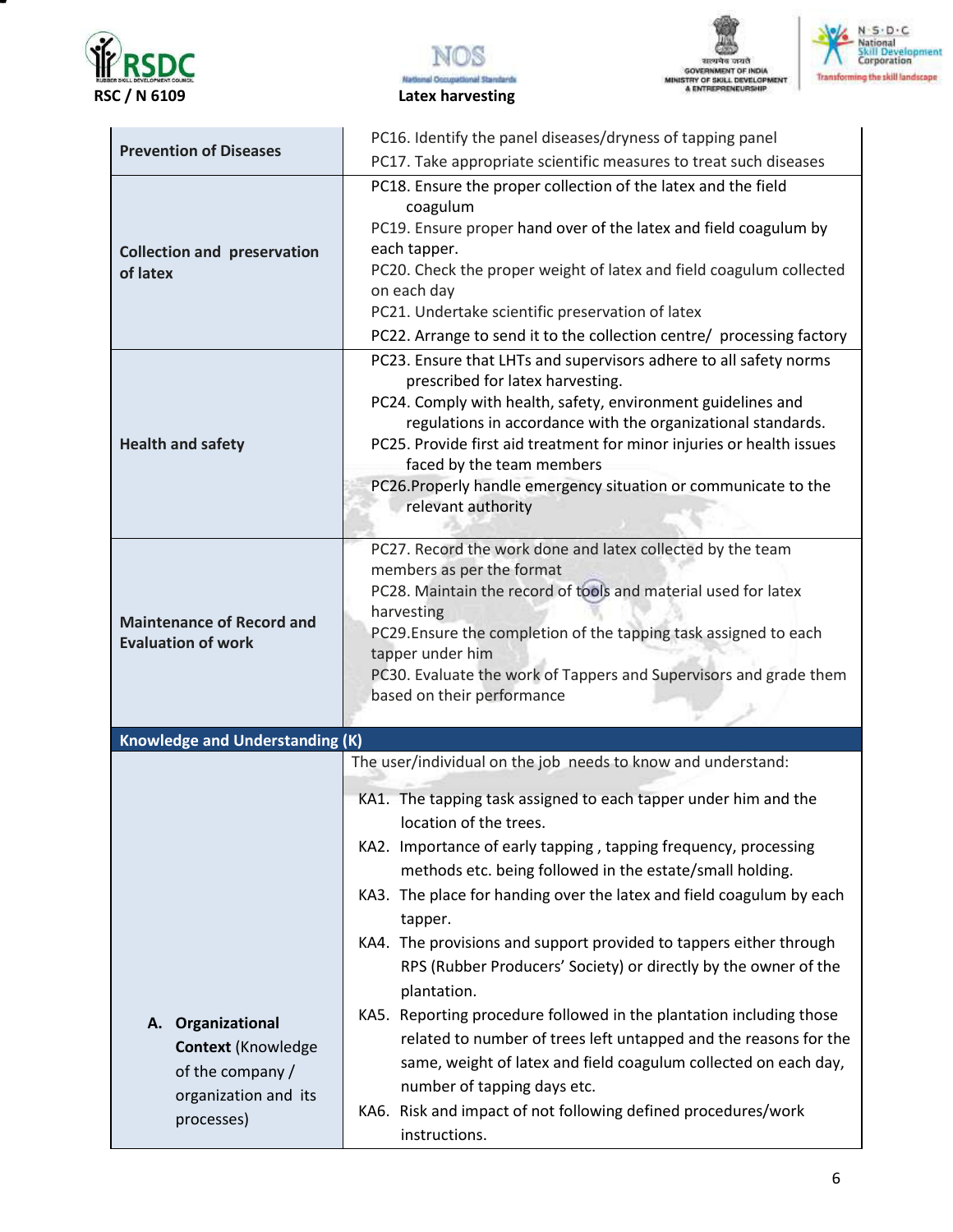







|                                   | KA7. Consequences of not reporting identified problems                                                                                       |
|-----------------------------------|----------------------------------------------------------------------------------------------------------------------------------------------|
|                                   | KA8. Records to be maintained and the implications of not                                                                                    |
|                                   | maintaining the records.                                                                                                                     |
|                                   | KA9. Personal protection measures to be taken while using<br>stimulants, anti coagulants, plant protection chemicals, rain                   |
|                                   | guarding materials etc.                                                                                                                      |
|                                   | KA10. Personal protection measures to be taken during latex                                                                                  |
|                                   | harvesting                                                                                                                                   |
|                                   | KA11. The eligibility for latex harvest technicians for different benefits                                                                   |
|                                   | either from Rubber Board or through Plantation Labour Act                                                                                    |
|                                   | KA12. Impact of various practices on cost, quality, productivity, delivery                                                                   |
|                                   | and safety.                                                                                                                                  |
|                                   | The user/individual on the job needs to know and understand:                                                                                 |
|                                   | KB1. Implications of opening trees having insufficient growth for                                                                            |
|                                   | tapping                                                                                                                                      |
|                                   | KB2. Implications of using improperly sharpened and unclean                                                                                  |
|                                   | tapping knives.                                                                                                                              |
|                                   | KB3. Necessity of keeping all the tapping utensils like collection cups,<br>collection buckets, sieves, coagulation pans etc. clean and tidy |
|                                   | KB4. Importance of identifying trees with panel disease/panel                                                                                |
|                                   | dryness                                                                                                                                      |
|                                   | KB5. Basic principles of tapping including bark anatomy, latex vessels                                                                       |
|                                   | in the bark, turger pressure etc.                                                                                                            |
|                                   | KB6. Importance of rain guarding the trees to obtain more tapping                                                                            |
|                                   | days and yield                                                                                                                               |
|                                   | KB7. Factors affecting efficiency of tapping.                                                                                                |
|                                   | KB8. Modern harvesting techniques such as low frequency tapping,                                                                             |
|                                   | controlled upward tapping etc.                                                                                                               |
|                                   | KB9. Common problems in tapping and methods of circumventing                                                                                 |
|                                   | the same.                                                                                                                                    |
|                                   | KB10. Importance of keeping the field coagulum clean and dry                                                                                 |
|                                   | KB11. Knowledge about the clonal variations and seasonal variations<br>in yield of rubber                                                    |
|                                   | KB12. General safety and security issues in rubber plantation.                                                                               |
|                                   | KB13. Use of safety equipment such as gum boots, goggles etc.                                                                                |
|                                   | KB14. Importance of training the team members properly                                                                                       |
|                                   | KB15. How to handle emergency situations in the field                                                                                        |
| <b>B. Technical Knowledge</b>     | KB16. Correct dilution and dosage of acid used for coagulating latex                                                                         |
|                                   |                                                                                                                                              |
|                                   |                                                                                                                                              |
| Skills (S)                        |                                                                                                                                              |
| <b>Core Skills/ Generic</b><br>А. | <b>Writing Skills</b>                                                                                                                        |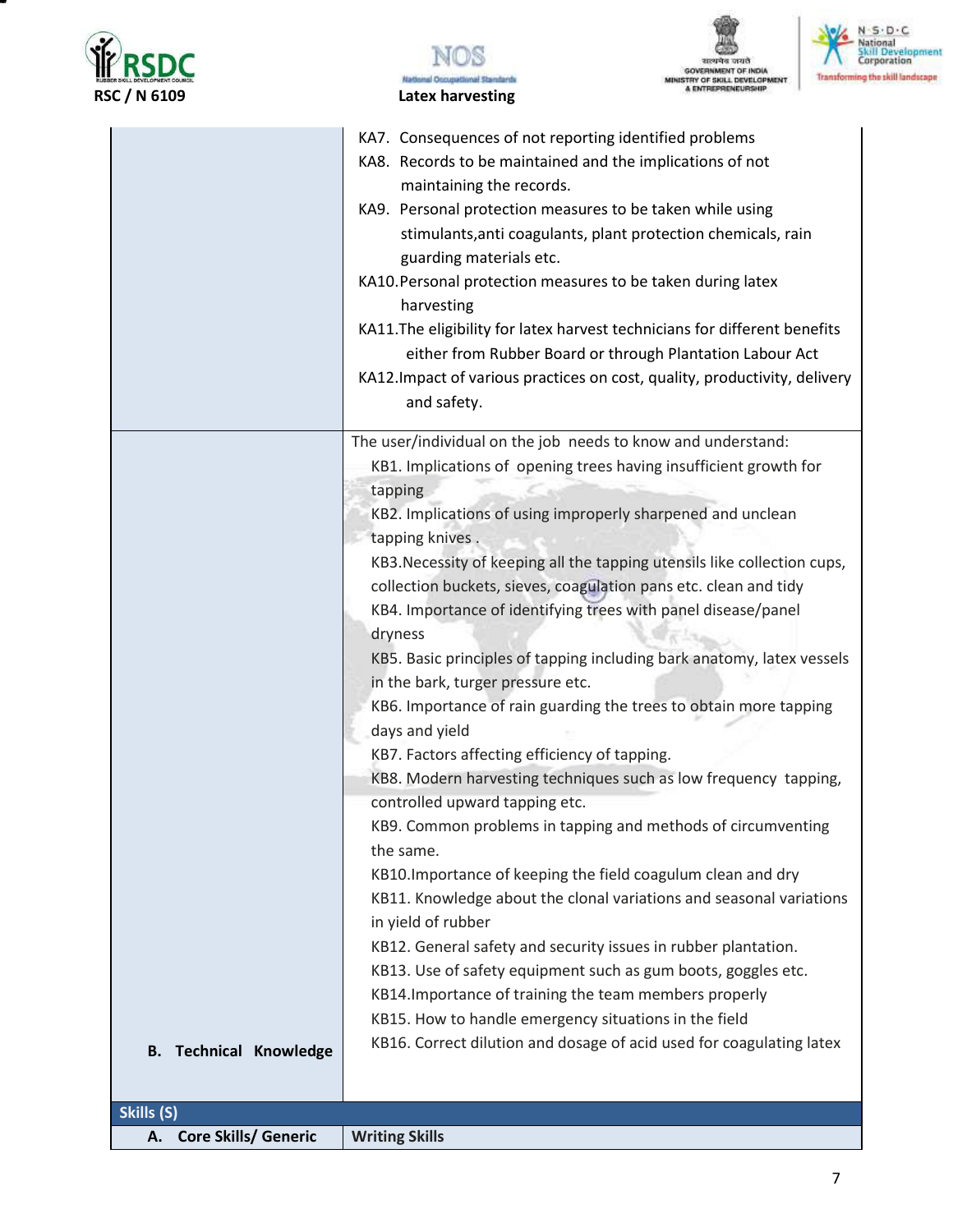







| <b>Skills</b>                    | The user/ individual on the job needs to know and understand how to:                        |
|----------------------------------|---------------------------------------------------------------------------------------------|
|                                  | SA1. Prepare performance reports about the tappers and                                      |
|                                  | Supervisors working under him                                                               |
|                                  | SA2. Prepare reports about the condition of rubber trees growing in                         |
|                                  | the area looked after by him                                                                |
|                                  | SA3. Prepare indents of materials required for carrying out tapping                         |
|                                  | and processing in his area                                                                  |
|                                  | SA4. Prepare statement s of latex and field coagulam produced by                            |
|                                  | each tapper / superviser working under him                                                  |
|                                  | SA5. Calculate performance incentives for tappers based on                                  |
|                                  | production of latex/ field coagulum                                                         |
|                                  | <b>Reading Skills</b>                                                                       |
|                                  | The user/individual on the job needs to know and understand how to:                         |
|                                  | SA6. Read and understand the periodicals, manuals etc. relating to                          |
|                                  | latest trends and recommendations about rubber tapping, latex                               |
|                                  | processing etc.                                                                             |
|                                  | SA7. Understand the prevailing provisions of the plantation labour                          |
|                                  | rules                                                                                       |
|                                  | <b>Oral Communication (Listening and Speaking skills)</b>                                   |
|                                  | The user/individual on the job needs to know and understand how to:                         |
|                                  | SA8. Gather new pieces of information pertaining to his work from<br>all available sources. |
|                                  | SA9. Communicate with the tappers / supervisors working under                               |
|                                  | him diplomatically.                                                                         |
|                                  | SA10. Motivate the tappers to adapt to new                                                  |
|                                  | recommendations/changes for optimizing yield from the plantation                            |
|                                  |                                                                                             |
|                                  | <b>Decision Making</b>                                                                      |
|                                  | The user/individual on the job needs to know and understand how to:-                        |
|                                  | SB1. Take proper decisions on the basis of sudden change in                                 |
|                                  | weather, incidence of disease etc.                                                          |
|                                  | SB2. Judiciously allocate work to the tappers / supervisers working                         |
|                                  | under him.                                                                                  |
|                                  | <b>Plan and Organize</b>                                                                    |
| <b>Professional Skills</b><br>В. | The user/individual on the job needs to know and understand how to:-                        |
|                                  | SB3. Plan and organize the availability and arrangement of materials                        |
|                                  | as per the requirements of tappers / supervisors and also                                   |
|                                  | considering the policy of the management.                                                   |
|                                  | <b>Customer Centricity</b>                                                                  |
|                                  | The user/individual on the job needs to know and understand how to:-                        |
|                                  | SB4. Preserve the latex properly to maintain its properties for further                     |
|                                  | processing.                                                                                 |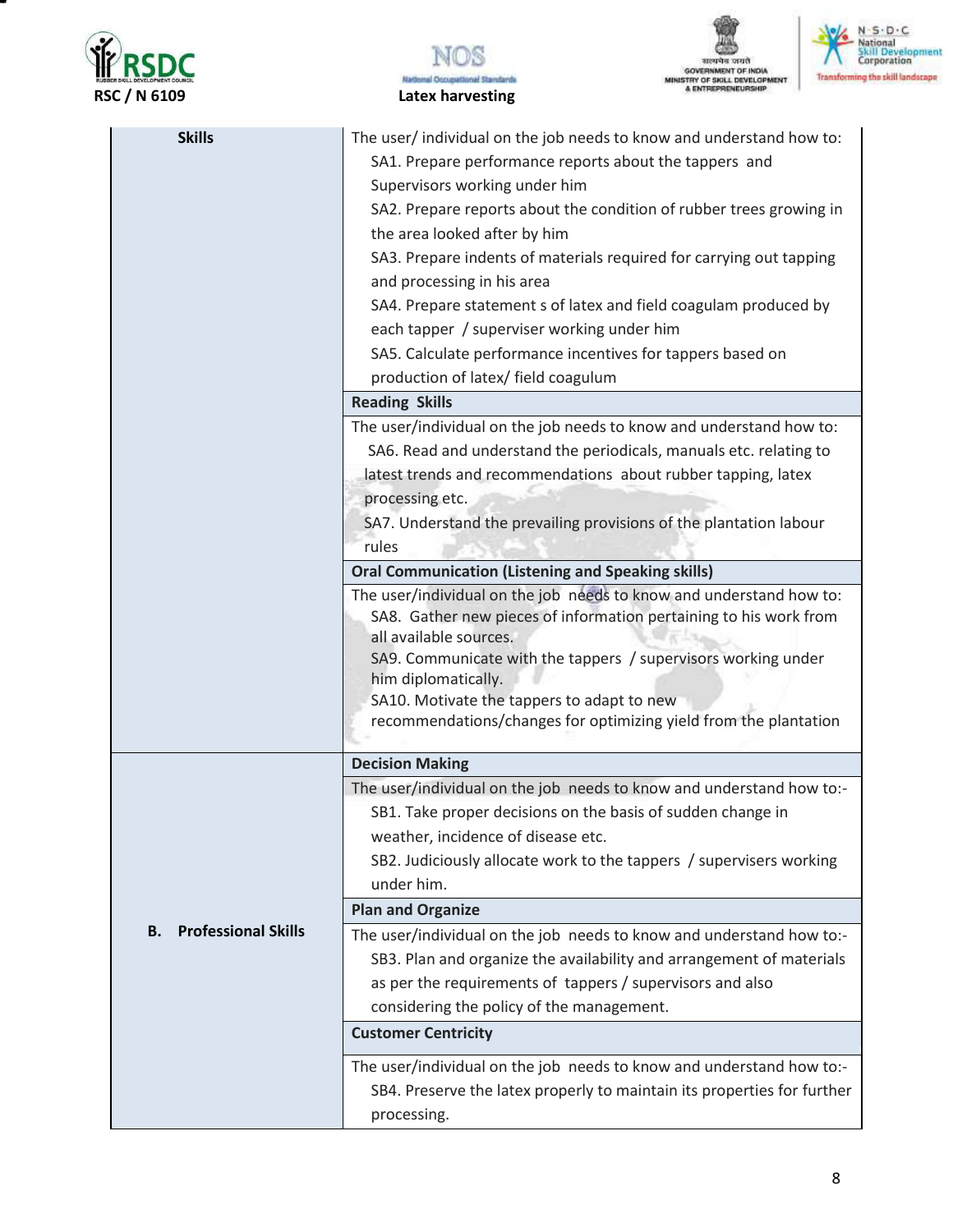







#### **Problem Solving**

The user/individual on the job needs to know and understand how to: SB5. Identify the symptoms of diseases, abnormalities and apply control measures to solve the problems.

#### **Analytical Thinking**

The user/individual on the job needs to know and understand how to: SB6. Technically analyse the issues in the field and report to higher authorities with his reasonable recommendations.

#### **Critical Thinking**

The user/individual on the job needs to know and understand how to: SB7. Improvise the work of technicians and supervisors who are not contributing to the output efficiently

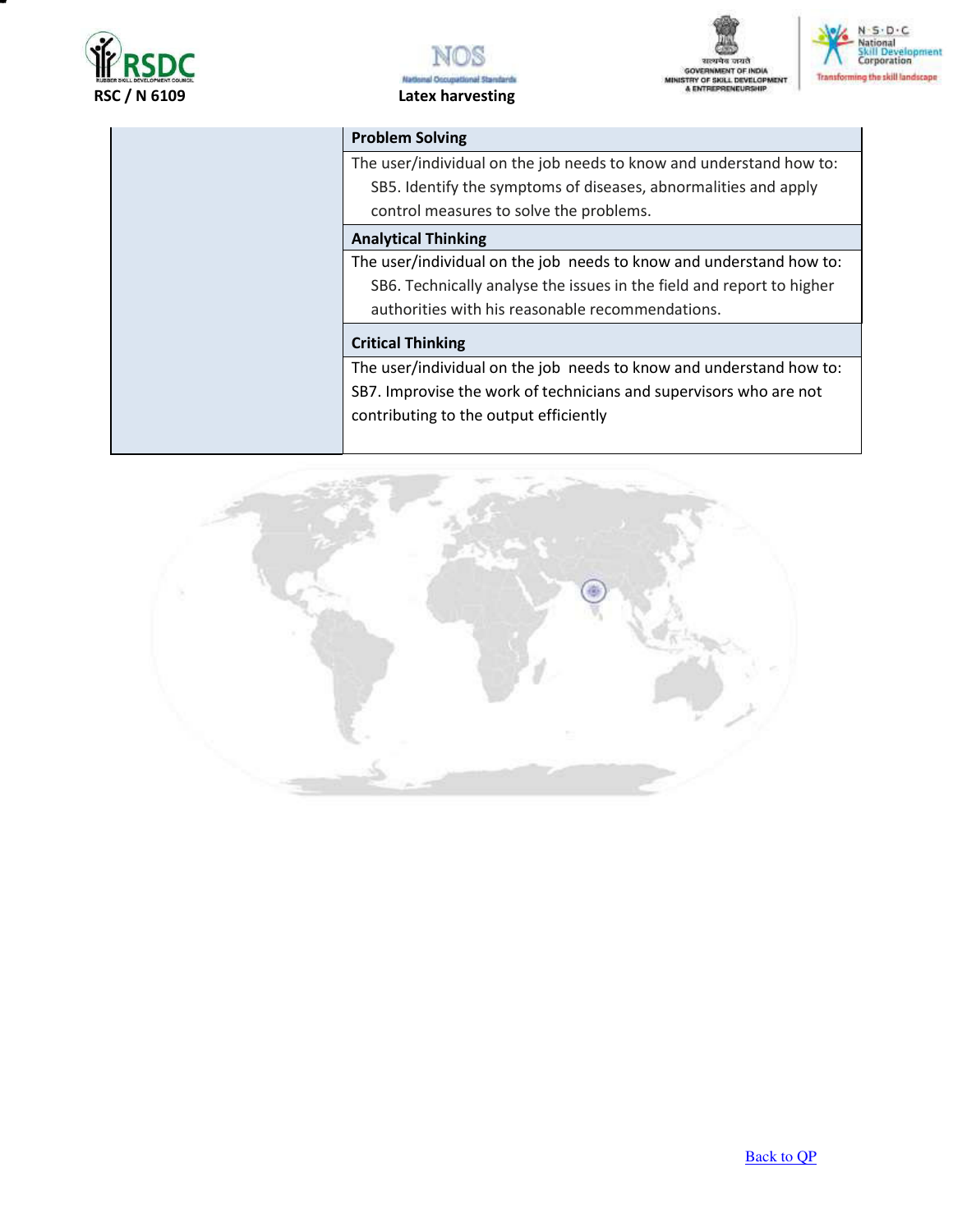







# **NOS Version Control**

| <b>NOS Code</b>            | RSC / N 6109                                    |                       |            |
|----------------------------|-------------------------------------------------|-----------------------|------------|
| Credits(NSQF)              | <b>TBD</b>                                      | <b>Version number</b> | 1.0        |
| Industry                   | <b>Rubber Industry</b>                          | <b>Drafted on</b>     | 22/06/2015 |
| <b>Industry Sub-sector</b> | <b>Natural Rubber (NR)</b><br><b>Plantation</b> | Last reviewed on      | 22/06/2015 |
| <b>Occupation</b>          | <b>Production - NR</b>                          | Next review date      | 22/06/2017 |



[Back to QP](#page-1-0)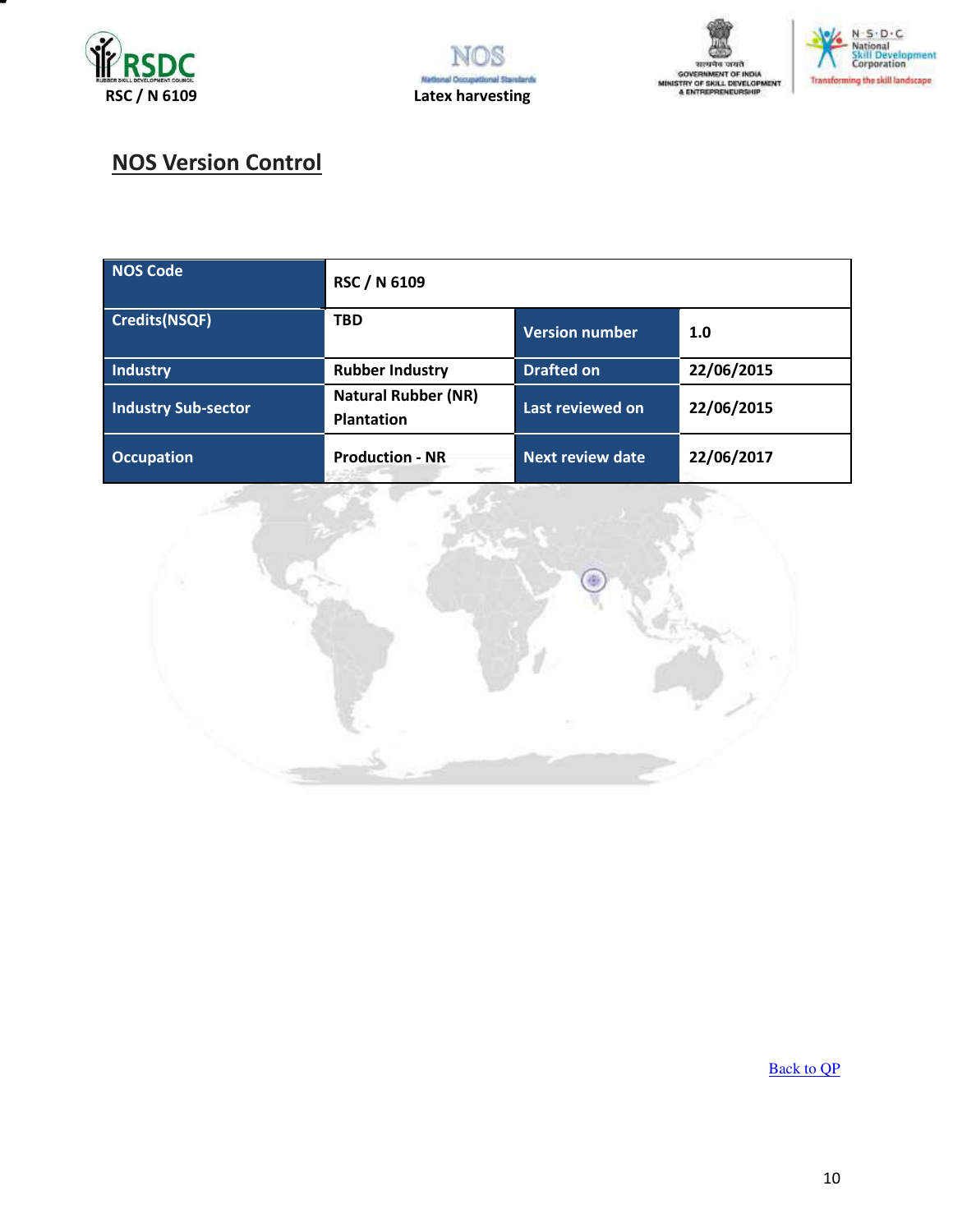





# **National Occupational Standard**



**Overview** 

<span id="page-10-0"></span>This unit is about natural resource mangement.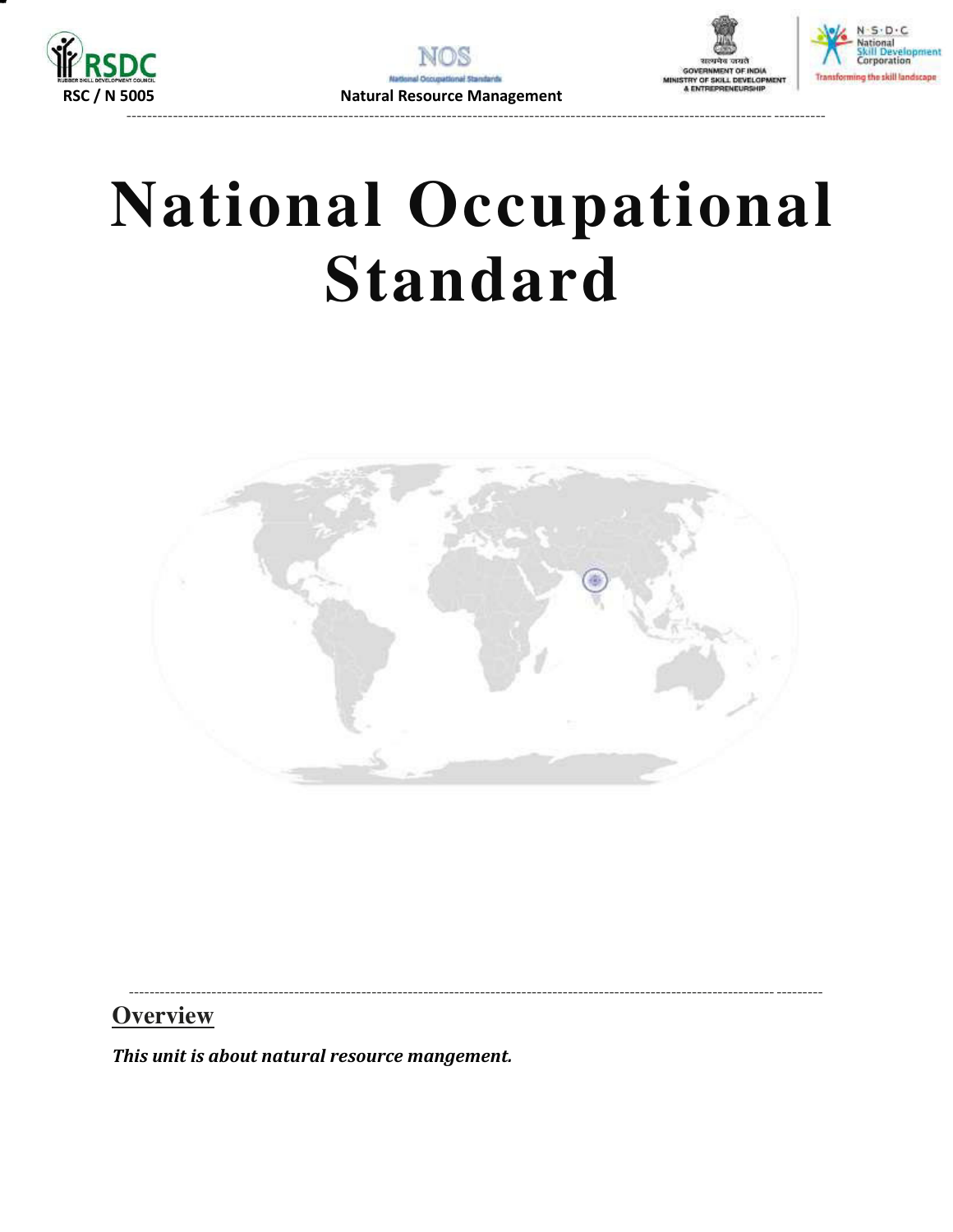

**Unit Code** RSC/ N 5005







|   | ì      |
|---|--------|
|   |        |
|   | î      |
|   | ì      |
|   | ì      |
|   | ï      |
|   |        |
|   |        |
|   |        |
|   |        |
|   |        |
|   | I      |
|   | j      |
|   |        |
|   | I      |
|   |        |
|   |        |
|   |        |
|   |        |
|   |        |
|   | ı      |
|   | I<br>I |
|   | I      |
|   |        |
| I |        |
|   |        |
|   | I      |
|   |        |
|   |        |
|   |        |
|   |        |
|   |        |
|   |        |
|   |        |
|   |        |
|   |        |
|   |        |

| <b>Unit Title</b><br>(Task)              | <b>Natural Resource Management</b>                                                                                                                                                                                                                                                                                                                                                                                                                                                                                                                                                                                                                      |
|------------------------------------------|---------------------------------------------------------------------------------------------------------------------------------------------------------------------------------------------------------------------------------------------------------------------------------------------------------------------------------------------------------------------------------------------------------------------------------------------------------------------------------------------------------------------------------------------------------------------------------------------------------------------------------------------------------|
| <b>Description</b>                       | This unit is about Natural Resource Management.                                                                                                                                                                                                                                                                                                                                                                                                                                                                                                                                                                                                         |
| <b>Scope</b>                             | This unit/task covers the following:<br>Natural resource management (Soil & water)<br>Waste management & health care<br>$\bullet$<br>Inputs (chemicals and other materials) management                                                                                                                                                                                                                                                                                                                                                                                                                                                                  |
| Performance Criteria(PC) w.r.t the scope |                                                                                                                                                                                                                                                                                                                                                                                                                                                                                                                                                                                                                                                         |
| <b>Element</b>                           | <b>Performance Criteria</b>                                                                                                                                                                                                                                                                                                                                                                                                                                                                                                                                                                                                                             |
| <b>Natural resource</b><br>management    | To be competent, the individual on the job must be able to know and understand :-<br>PC1. The possibilities and causes for soil erosion<br>PC2. Timely repairs/maintenance of terrace, silt pits, soil/stone bunds, to check<br>soil/water erosion.<br>PC3. Correct method of drainage making.<br>PC4. Hedge maintenance.<br>PC5. Protection of water source from pollution<br>PC6. Rain water harvesting.<br>PC7. Judicious use of water during irrigation.<br>PC8. Mulching for soil and moisture conservation.<br>PC9. Avoiding excess dosage of fertilisers and chemicals to minimise damage to<br>soil microflora.<br>PC10. Cover crop management. |
| Waste management &<br><b>Health care</b> | PC11. Importance of premise cleanliness<br>PC12. Collection and storage of empty containers, worn out polythene bags,<br>fertilizer bags etc from the field for reuse/disposal.<br>PC13. Use of personal protective devices to minimize damages while using<br>fungicides and other chemicals, weed cutter, chain saw etc.<br>PC14. Timely detection and treatment for diseases to avoid over- dosage of<br>chemicals.<br>PC15. Prevention of diseases through appropriate management strategies to<br>avoid excessive use of fungicides.                                                                                                               |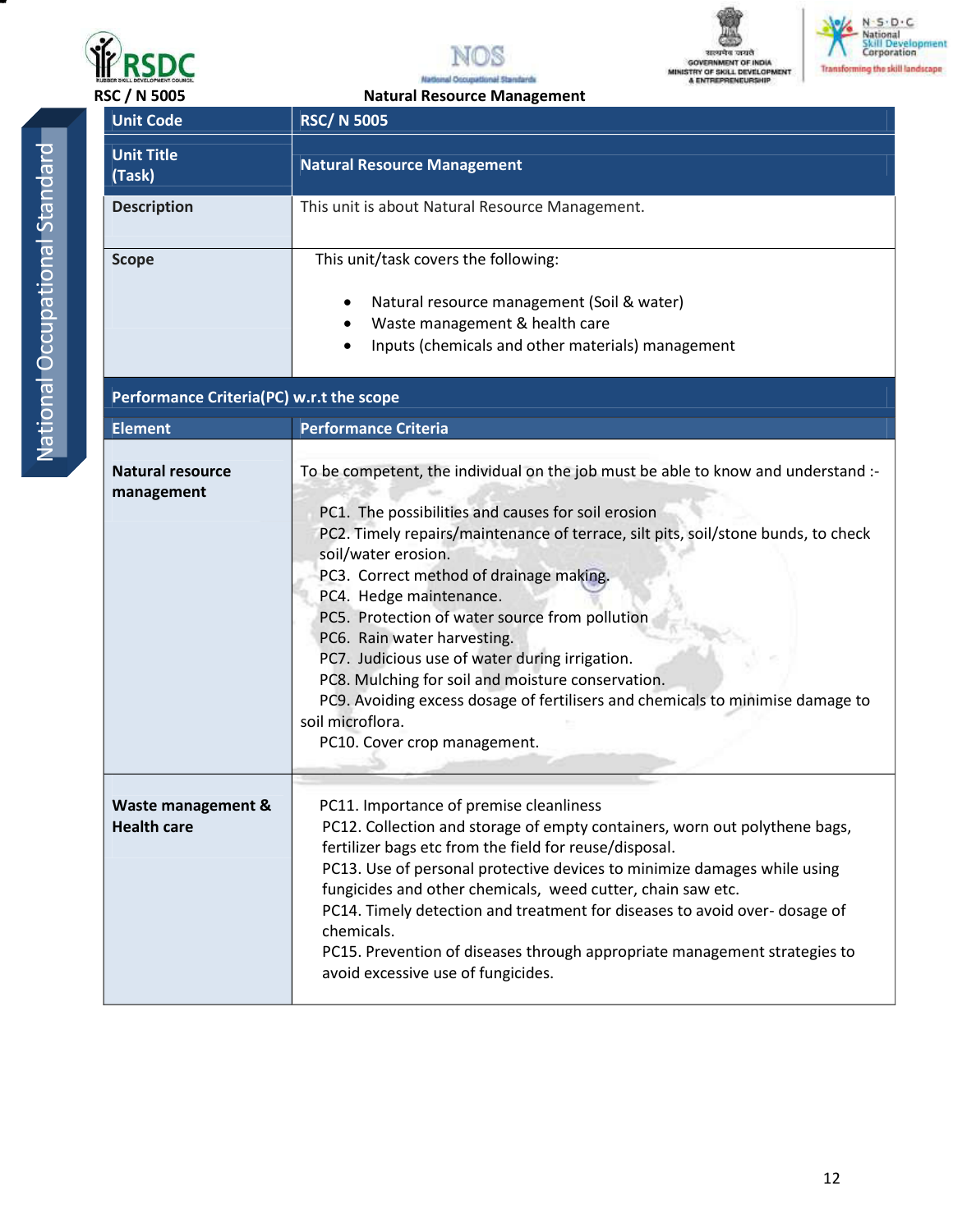| <b>RUBBER SKILL DEVELOPMENT COUNCIL</b> |  |
|-----------------------------------------|--|
| RSC / N 5005                            |  |

NOS *<u><b>Natural Designational Stanfarts</u>*<br>**Ractural Resource Management**</u>





| Input (chemical)<br>management                                                                    | PC16. Destroy sources of mosquito breeding to control possible epidemics<br>PC17. Awareness about consequences of chemical contamination.<br>PC18. Use of chemical fertilizers and other chemicals only as per<br>recommendations.<br>PC19. Spraying & handlings of chemicals using hood, masks, gloves etc.<br>PC20. Usage of organic and bio-fertilizers.<br>PC21. Usage of plant growth hormones and bio-control measures against<br>diseases.                                                                                                                                                                                                                                                                                                                                                                                                                                                                                             |
|---------------------------------------------------------------------------------------------------|-----------------------------------------------------------------------------------------------------------------------------------------------------------------------------------------------------------------------------------------------------------------------------------------------------------------------------------------------------------------------------------------------------------------------------------------------------------------------------------------------------------------------------------------------------------------------------------------------------------------------------------------------------------------------------------------------------------------------------------------------------------------------------------------------------------------------------------------------------------------------------------------------------------------------------------------------|
| <b>Knowledge and Understanding (K)</b>                                                            |                                                                                                                                                                                                                                                                                                                                                                                                                                                                                                                                                                                                                                                                                                                                                                                                                                                                                                                                               |
| A. Organizational<br>context (Knowledge<br>of the company /<br>organization and its<br>processes) | The user/individual on the job needs to know and understand:<br>KA1. The environment policies of the management<br>KA2. Environmental pollution and control measures as practiced in the estate.<br>KA3. Instructions regarding environmental hygiene and health care.                                                                                                                                                                                                                                                                                                                                                                                                                                                                                                                                                                                                                                                                        |
| <b>B. Technical</b><br>knowledge<br>Skills (S)                                                    | The user/individual on the job needs to know and understand:<br>KB1. Importance of conservation of natural resources.<br>KB2. Impact of soil erosion on fertility of soil<br>KB3. Judicious use of water and effective irrigation techniques.<br>KB4. Judicious use of fertilizers and chemicals.<br>KB5. Methods of soil manipulation with minimum erosion<br>KB6. Methods of minimizing soil erosion<br>KB7. Knowledge about appropriate Irrigation schedule and methods<br>KB8. Types of fertilizers and methods of fertilizer application<br>KB9. Importance of using organic and bio-fertilizers<br>KB10. Fungicides, pesticides, herbicides and other chemicals and its dosages and<br>methods of applications<br>KB11. Operations of sprayers/dusters/weed cutter/chain saw.<br>KB12. Operations of machines for irrigation<br>KB13. Principles of waste management<br>KB14. Usage of personal protective devices and their importance |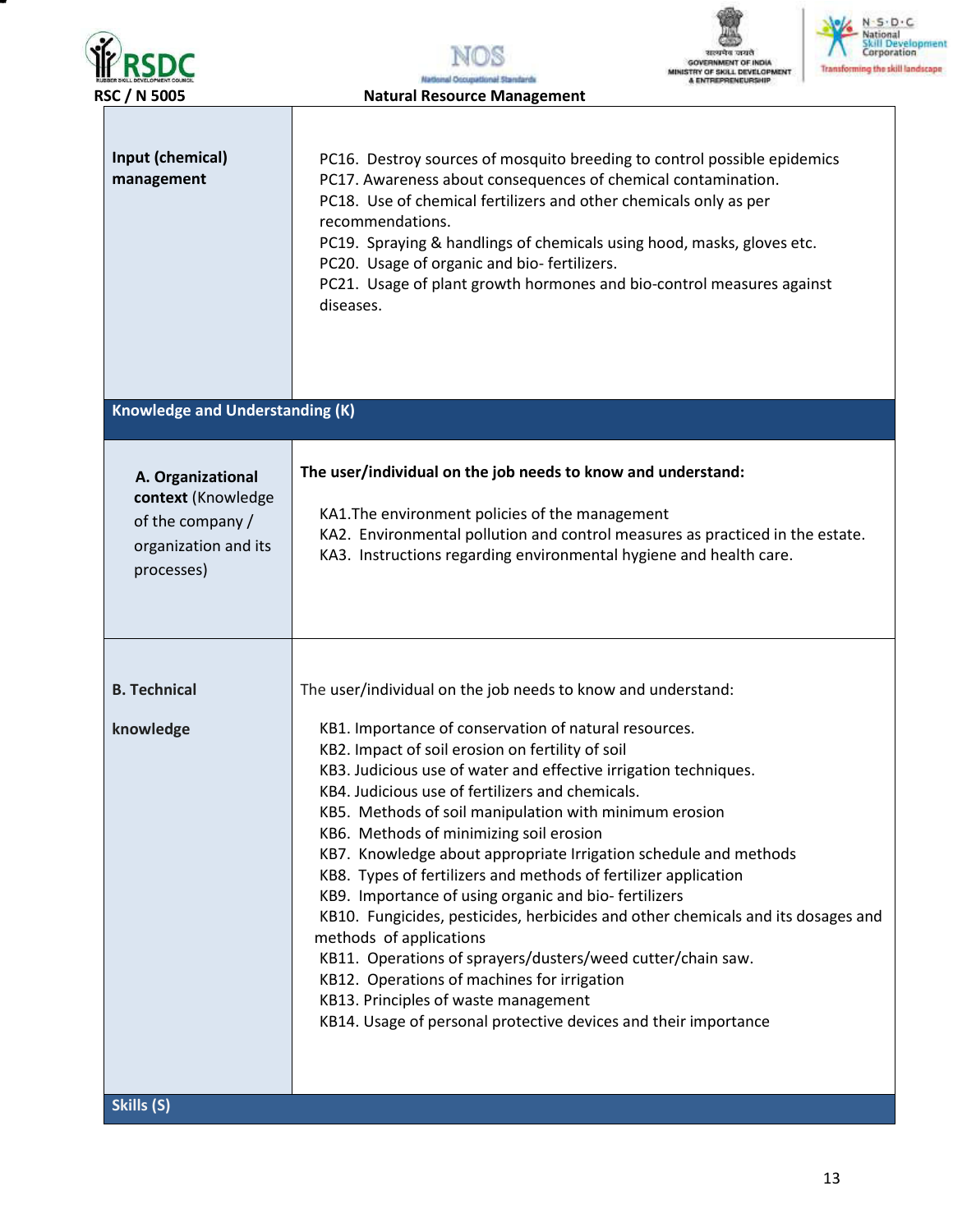







Na sai Standards al Occupat

|               | <b>RSC / N 5005</b>    | <b>Natural Resource Management</b>                                                                    |  |  |  |  |
|---------------|------------------------|-------------------------------------------------------------------------------------------------------|--|--|--|--|
|               | A. Core Skills/        | <b>Writing Skills</b>                                                                                 |  |  |  |  |
|               | <b>Generic Skills</b>  | The user/ individual on the job needs to know and understand how to:                                  |  |  |  |  |
|               |                        |                                                                                                       |  |  |  |  |
|               |                        | SA1. Convey ideas and information clearly through written documents                                   |  |  |  |  |
|               |                        | SA2. Write simple letters, requests, reports etc<br>SA3. Prepare memos, agreements etc                |  |  |  |  |
|               |                        |                                                                                                       |  |  |  |  |
|               |                        | <b>Reading Skills</b>                                                                                 |  |  |  |  |
|               |                        |                                                                                                       |  |  |  |  |
|               |                        | The user/individual on the job needs to know and understand how to:                                   |  |  |  |  |
|               |                        | SA4. Read and understand the contents published in newspapers and farm                                |  |  |  |  |
|               |                        | magazines, brochures and labels.                                                                      |  |  |  |  |
|               |                        | SA5. Read written instructions, memos, notices etc.                                                   |  |  |  |  |
|               |                        | SA6. Read, understand and interpret agreements with labour unions and other<br>agencies               |  |  |  |  |
|               |                        | <b>Oral Communication (Listening and Speaking skills)</b>                                             |  |  |  |  |
|               |                        | The user/individual on the job needs to know and understand how to: .                                 |  |  |  |  |
|               |                        | SA7. Express statements, opinions or information clearly so that the receiver<br>hear and understand. |  |  |  |  |
|               |                        | SA8. Respond appropriately to queries.                                                                |  |  |  |  |
|               |                        | SA9. Communicate effectively to Supervisor, office staff and other                                    |  |  |  |  |
|               |                        | Workers.                                                                                              |  |  |  |  |
|               |                        |                                                                                                       |  |  |  |  |
|               | <b>B.</b> Professional | <b>Decision Making</b>                                                                                |  |  |  |  |
| <b>Skills</b> |                        |                                                                                                       |  |  |  |  |
|               |                        | The user/individual on the job needs to know and understand how to                                    |  |  |  |  |
|               |                        | SB1. Get timely repairs/maintenance of terrace, silt pits, soil/stone bunds done                      |  |  |  |  |
|               |                        | to check soil/water erosion.                                                                          |  |  |  |  |
|               |                        | SB2. Timely detection and treatment for diseases to avoid over-dosage of                              |  |  |  |  |
|               |                        | chemicals.                                                                                            |  |  |  |  |
|               |                        | <b>Plan and Organize</b>                                                                              |  |  |  |  |
|               |                        | The user/individual on the job needs to know and understand how to                                    |  |  |  |  |
|               |                        | SB3. Use the available water resources optimally during irrigation and other                          |  |  |  |  |
|               |                        | works.                                                                                                |  |  |  |  |
|               |                        | <b>Customer Centricity</b>                                                                            |  |  |  |  |
|               |                        | ΝA                                                                                                    |  |  |  |  |
|               |                        | <b>Problem Solving</b>                                                                                |  |  |  |  |
|               |                        |                                                                                                       |  |  |  |  |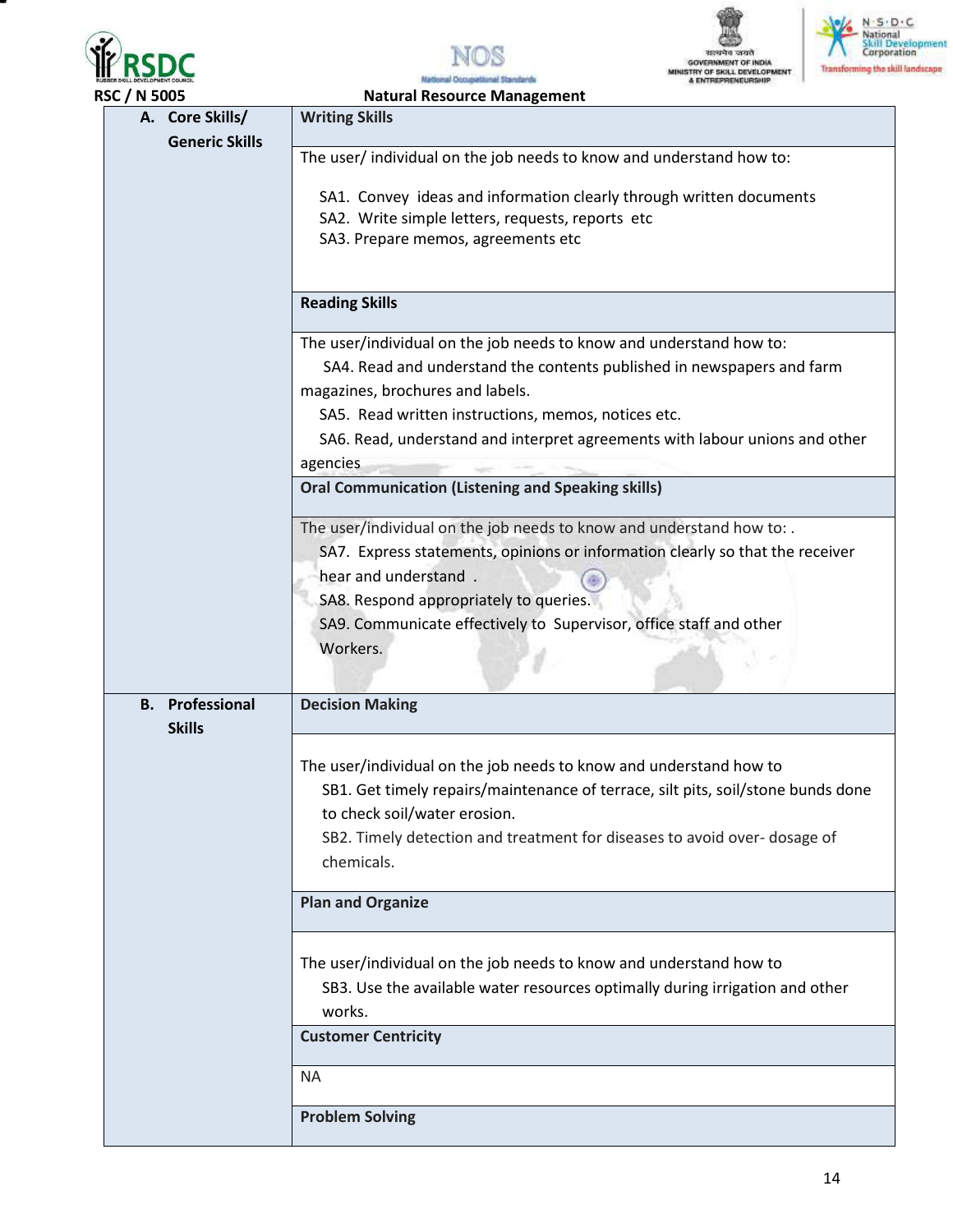







MINISTRY OF SIGLL DEVELOPS **RSC / N 5005****Natural Resource Management** The user/individual on the job needs to know and understand how to SB4. Prevention of diseases through appropriate strategies to avoid excessive use of fungicides. **Analytical Thinking**  The user/individual on the job needs to know and understand how to SB5. Save water resources such as rain water harvesting. **Critical Thinking**  The user/individual on the job needs to know and understand how to SB6.Use fertilizers and chemicals judiciously without affecting the quality of natural resources.

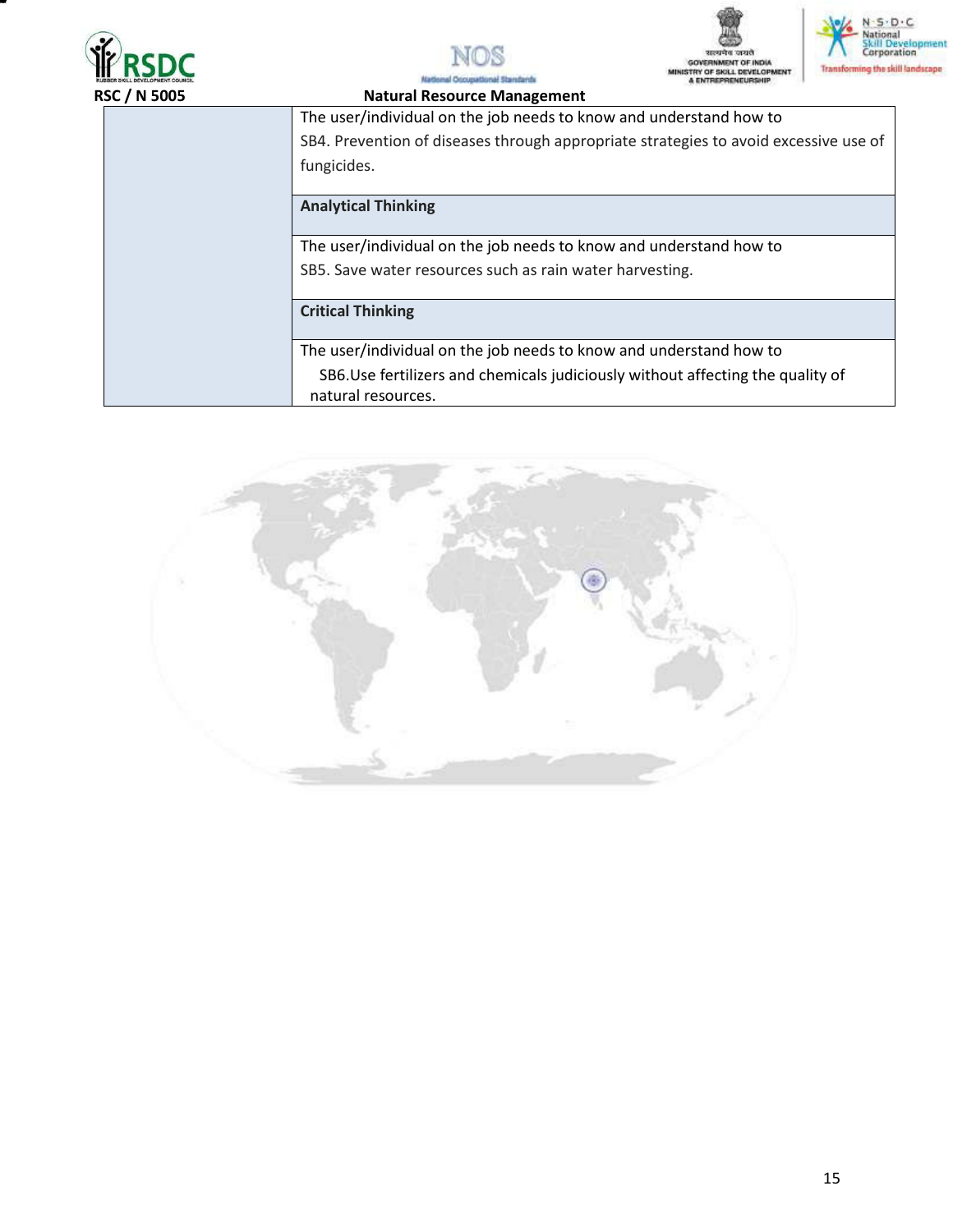







# **NOS Version Control**

| NOS Code                   | <b>RSC /N 5005</b>                              |                         |            |
|----------------------------|-------------------------------------------------|-------------------------|------------|
| Credits(NSQF)              | <b>TBD</b>                                      | <b>Version number</b>   | 1.0        |
| Industry                   | <b>Rubber Industry</b>                          | <b>Drafted on</b>       | 22/06/2015 |
| <b>Industry Sub-sector</b> | <b>Natural Rubber (NR)</b><br><b>Plantation</b> | Last reviewed on        | 22/06/2015 |
| <b>Occupation</b>          | <b>Production - NR</b>                          | <b>Next review date</b> | 22/06/2017 |

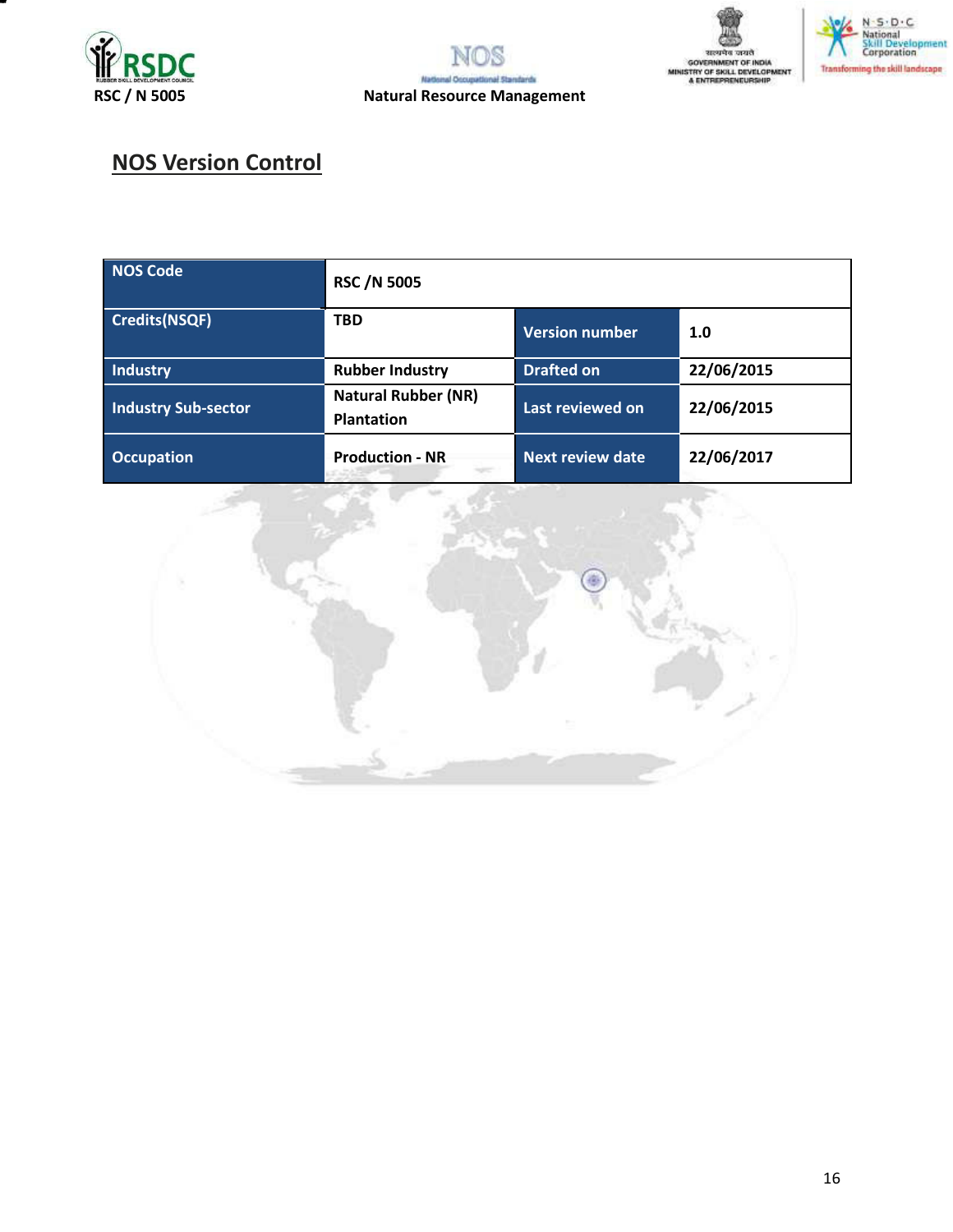

----------------------------------------------------------------------------------------------------------------------------- ---------------





# **National Occupational Standard**



----------------------------------------------------------------------------------------------------------------------------- ---------

**Overview** 

<span id="page-16-0"></span>*This unit is about providing feedback to higher authority.*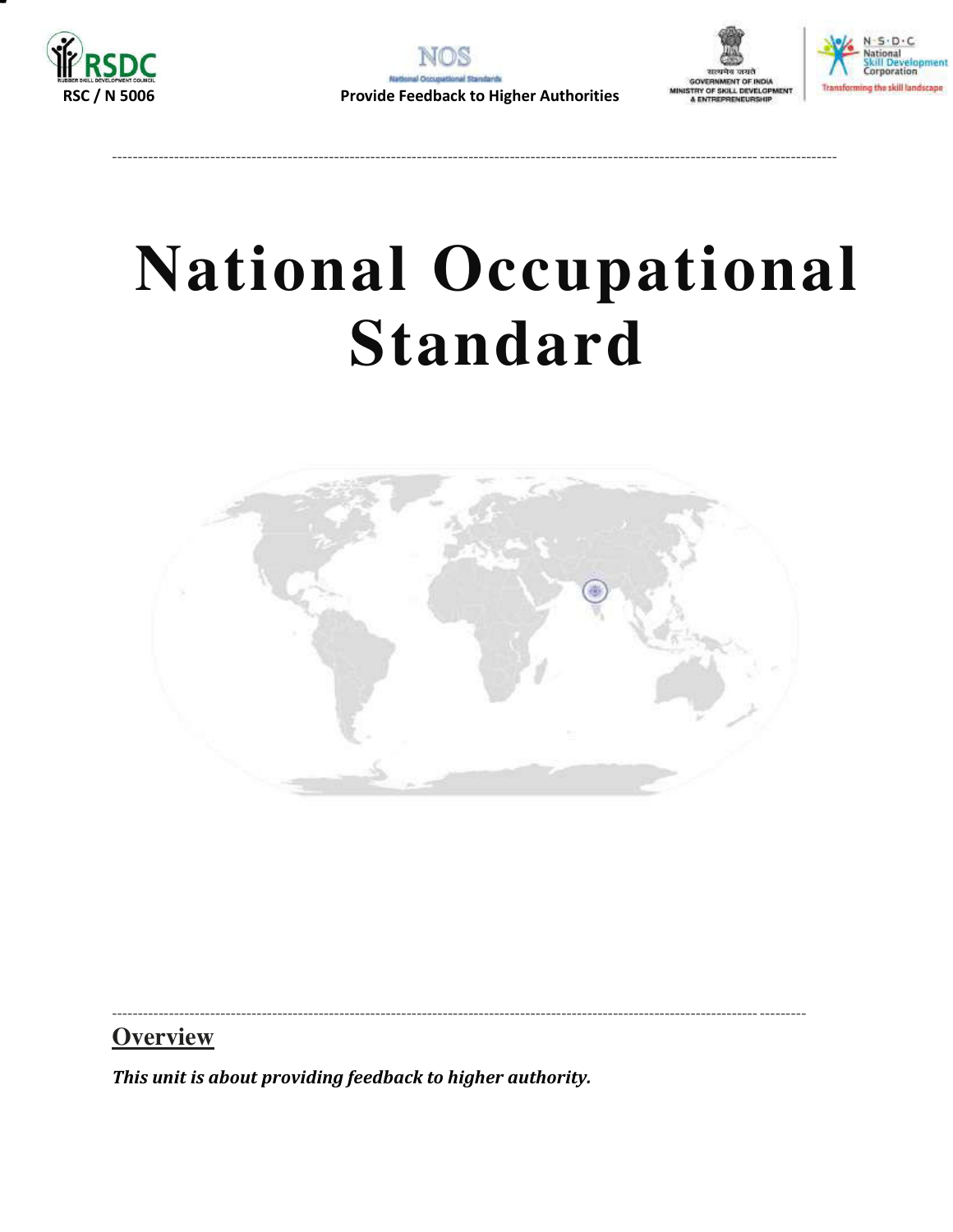

### NOS **RADICA SKL OCCUPACT CONCERNATION AND RESC / N 5006**<br> **RSC / N 5006 Provide Feedback to Higher Authorities** nai Sta





| <b>Unit Code</b>            | <b>RSC/N 5006</b>                                                                                                                                                                                                                                                                                                                                                                          |  |  |
|-----------------------------|--------------------------------------------------------------------------------------------------------------------------------------------------------------------------------------------------------------------------------------------------------------------------------------------------------------------------------------------------------------------------------------------|--|--|
| <b>Unit Title</b><br>(Task) | <b>Provide Feed back to Higher Authorities</b>                                                                                                                                                                                                                                                                                                                                             |  |  |
| <b>Description</b>          | This unit is about providing feedback to higher authorities.                                                                                                                                                                                                                                                                                                                               |  |  |
| <b>Scope</b>                | This unit/task covers the following:<br>Feed back on innovations in practices/operations<br>٠<br>Feed back on incidence of trouble shooting<br>Feed back on indigenous knowledge (IK)/ indigenous technical<br>$\bullet$<br>knowledge (ITK) for evaluation and adoption<br>Feed back on socio-economic problems<br>٠<br>Feed back on conflicts<br>Feed back on shortages/surplus of inputs |  |  |

| Performance Criteria(PC) w.r.t the scope        |                                                                                                                                                                                                                                                                                                                           |  |
|-------------------------------------------------|---------------------------------------------------------------------------------------------------------------------------------------------------------------------------------------------------------------------------------------------------------------------------------------------------------------------------|--|
| <b>Element</b>                                  | <b>Performance Criteria</b>                                                                                                                                                                                                                                                                                               |  |
| <b>Feed back on innovations</b>                 | To be competent, the individual on the job must be able to:<br>PC1. Generate innovations through expertise<br>PC2. Report to the higher authorities for trial, modifications and evaluation<br>PC3. Implement/adopt the approved innovations                                                                              |  |
| Feed back on incidence of<br>trouble shooting   | PC4. Identify the issues requiring trouble shooting.<br>PC5. Report to the higher authorities for diagnosing and remedial action.<br>PC6. Carry out protection measures.<br>PC7. Report on the effectiveness of the control measures.<br>PC8. Report on the effect of climatic factors on the functioning of the factory. |  |
| <b>Feed back on indigenous</b><br>knowledge/ITK | PC9.<br>Identify appropriate location specific indigenous knowledge<br>PC10. Report it to higher authorities for trial, evaluation and adoption with<br>modifications, if any<br>PC11. Report on the results of such trials                                                                                               |  |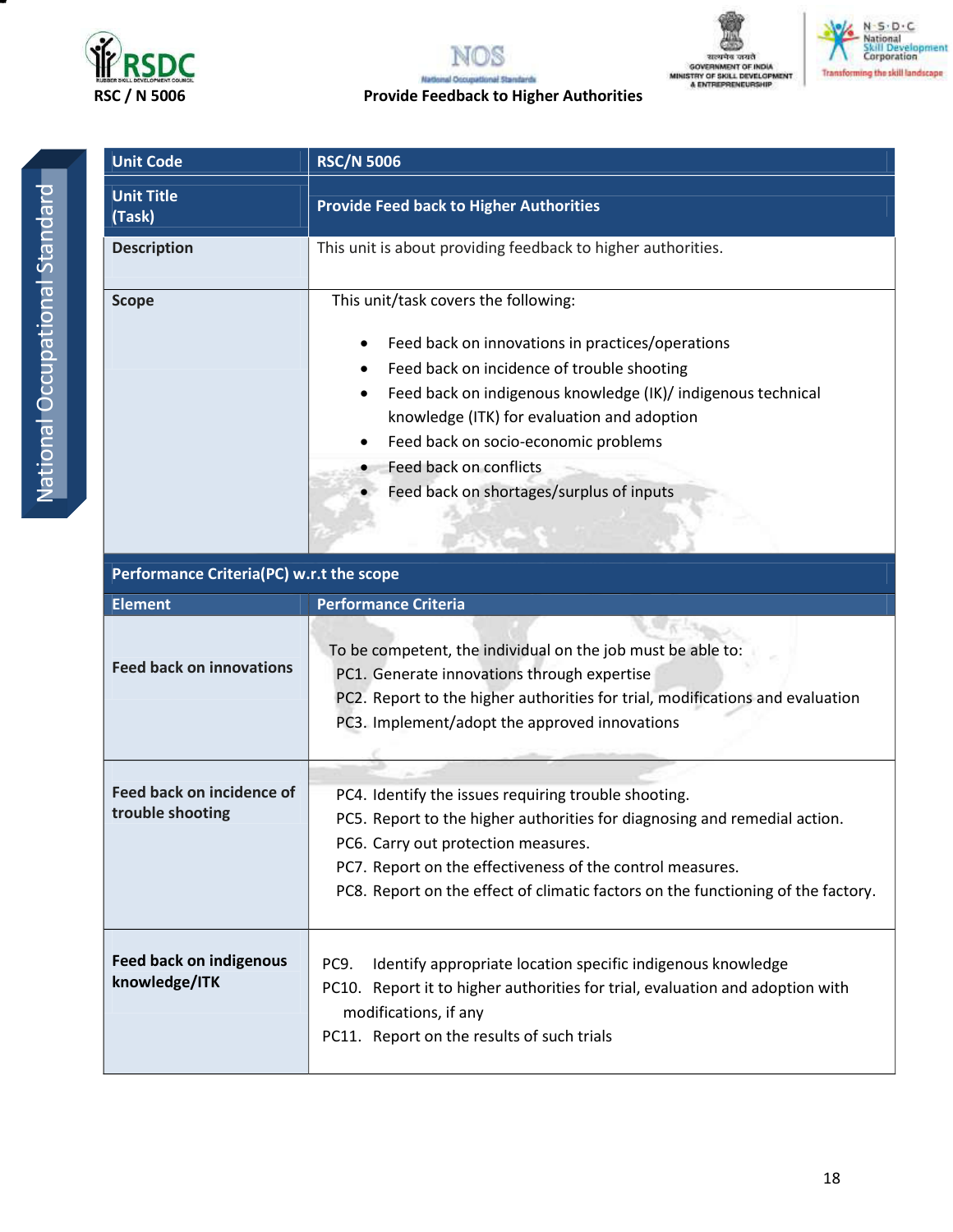| <b>RSC / N 5006</b>                     | <b>Provide Feedback to Higher Authorities</b> |
|-----------------------------------------|-----------------------------------------------|
| <b>RUBBER SKILL DEVELOPMENT COUNCIL</b> | tional Occupational Standards                 |
| <b>WRSDC</b>                            | NOS                                           |
|                                         |                                               |
|                                         |                                               |





| Feed back on socio-<br>economic problems                                                             | PC12. Identify the socio-economic issues<br>PC13. Report it to higher authorities for investigation and solution<br>PC14. Extend possible help for solving such problems.                                                                                                                                                                                                                                                                                                                          |
|------------------------------------------------------------------------------------------------------|----------------------------------------------------------------------------------------------------------------------------------------------------------------------------------------------------------------------------------------------------------------------------------------------------------------------------------------------------------------------------------------------------------------------------------------------------------------------------------------------------|
| <b>Feed back on conflicts</b>                                                                        | PC15. Aware of the conflict existing and its possible causes<br>PC16. Report it to the higher authority for resolving the issues<br>PC17. Extend possible help for solving the conflict                                                                                                                                                                                                                                                                                                            |
| <b>Feedback on inputs</b>                                                                            | PC18. Feed back on shortages/surplus of inputs<br>PC19.Information on quality issues of inputs                                                                                                                                                                                                                                                                                                                                                                                                     |
| <b>Knowledge and Understanding (K)</b>                                                               |                                                                                                                                                                                                                                                                                                                                                                                                                                                                                                    |
| A. Organizational<br>context<br>(Knowledge of the<br>company /<br>organization and<br>its processes) | The user/individual on the job needs to know and understand:<br>KA1. Importance of providing feedback for improvement<br>KA2. Importance of indigenous knowledge for evolving/adopting location<br>specific practices<br>KA3. Rectification/solution of problems/conflicts for the smooth functioning of<br>the factory.                                                                                                                                                                           |
| <b>B.</b> Technical<br>Knowledge                                                                     | The user/individual on the job needs to know and understand:<br>KB1. The need for ammoniating field latex and what happens when it is<br>centrifuged.<br>KB2. About latex production from rubber plantation<br>KB3. Impact of preventive maintenance<br>KB4. The indigenous practices for adoption for better performance<br>KB5. The local situations and come out with innovations through experience<br>KB6. Problem/conflict identification<br>KB7. Methods of reporting to higher authorities |
| <b>Skills (S) (Optional)</b>                                                                         |                                                                                                                                                                                                                                                                                                                                                                                                                                                                                                    |
| A. Core Skills/                                                                                      | <b>Writing Skills</b>                                                                                                                                                                                                                                                                                                                                                                                                                                                                              |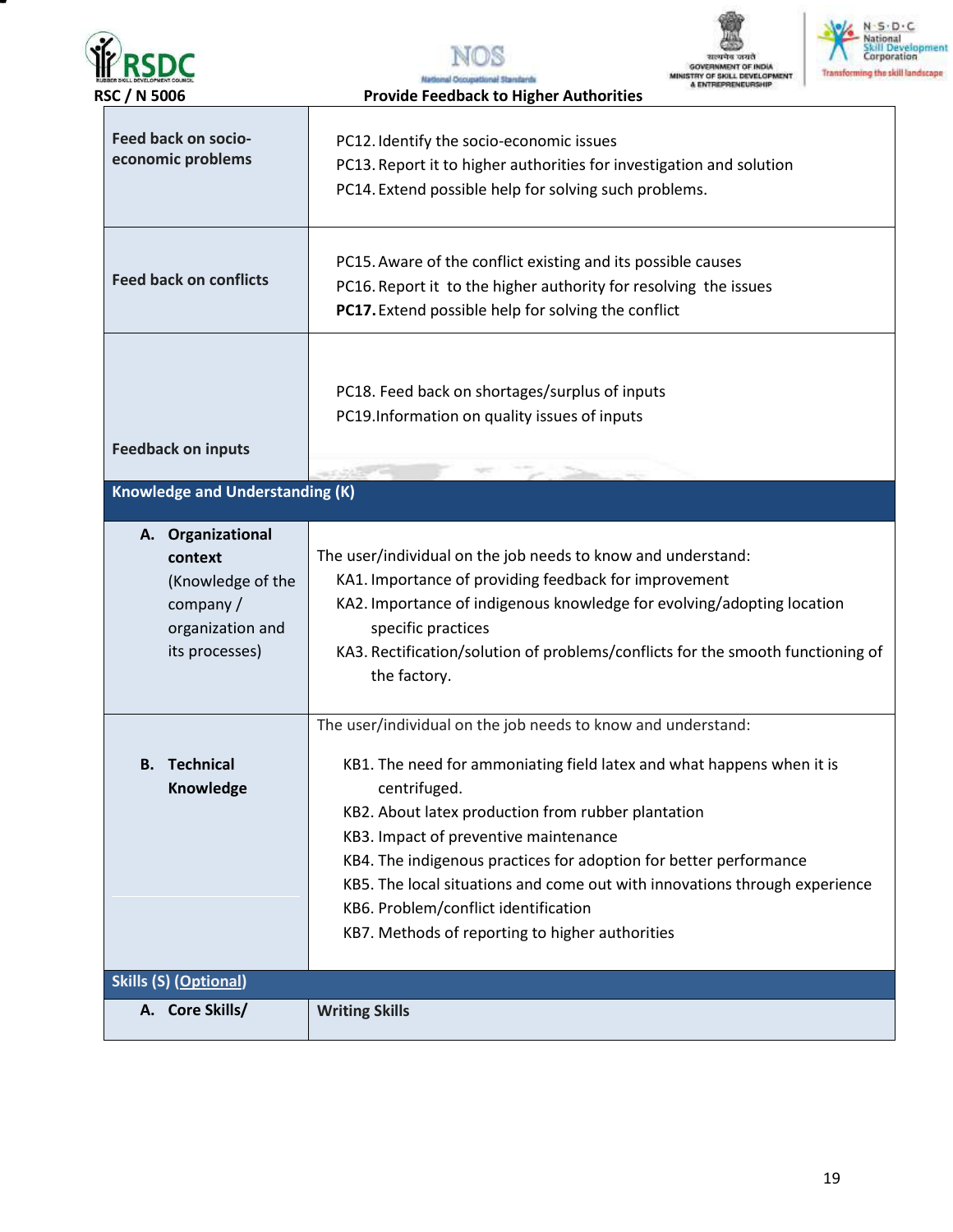







| <b>RSC / N 5006</b>           | <b><i><b><i>BULLER LABOR</i></b></i></b><br><b>Provide Feedback to Higher Authorities</b>                                        |
|-------------------------------|----------------------------------------------------------------------------------------------------------------------------------|
| <b>Generic Skills</b>         | The user/individual on the job needs to know and understand how to:                                                              |
|                               | SA1. Prepare simple written documents to provide feedback to higher                                                              |
|                               | authorities<br>SA2. Convey ideas/information clearly in writing                                                                  |
|                               |                                                                                                                                  |
|                               | <b>Reading Skills</b>                                                                                                            |
|                               | The user/individual on the job needs to know and understand how to:                                                              |
|                               | SA3. Read and understand the contents published in newspaper and other<br>publications                                           |
|                               | SA4. Read and understand images, diagrams, leaflets etc                                                                          |
|                               | SA5. Read written instructions, notices etc.                                                                                     |
|                               | <b>Oral Communication (Listening and Speaking skills)</b>                                                                        |
|                               | The user/individual on the job needs to know and understand how to:                                                              |
|                               | SA6. Express statements, opinions or information clearly so that the receiver                                                    |
|                               | can hear and understand properly.                                                                                                |
|                               | SA7. Respond appropriately to queries                                                                                            |
|                               | SA8. Communicate effectively to Factory Manager, Supervisor, Head worker,<br>office staff and other workers                      |
|                               |                                                                                                                                  |
| <b>B.</b> Professional skills | <b>Decision Making</b>                                                                                                           |
|                               | The user/individual on the job needs to know and understand how to:                                                              |
|                               | Identify issues that should be reported to higher authorities and others<br>SB1.<br>which can be resolved at their level itself. |
|                               | <b>Plan and Organize</b>                                                                                                         |
|                               | The user/individual on the job needs to know and understand how to:                                                              |
|                               | Provide feedback various issues through appropriate channel.<br>SB <sub>2</sub> .                                                |
|                               | <b>Customer centricity</b><br><b>NA</b>                                                                                          |
|                               | <b>Problem Solving</b>                                                                                                           |
|                               | The user/individual on the job needs to know and understand how to:                                                              |
|                               | SB3.                                                                                                                             |
|                               | Suggest their own point of view for resolving the issues reported.<br><b>Analytical Thinking</b>                                 |
|                               |                                                                                                                                  |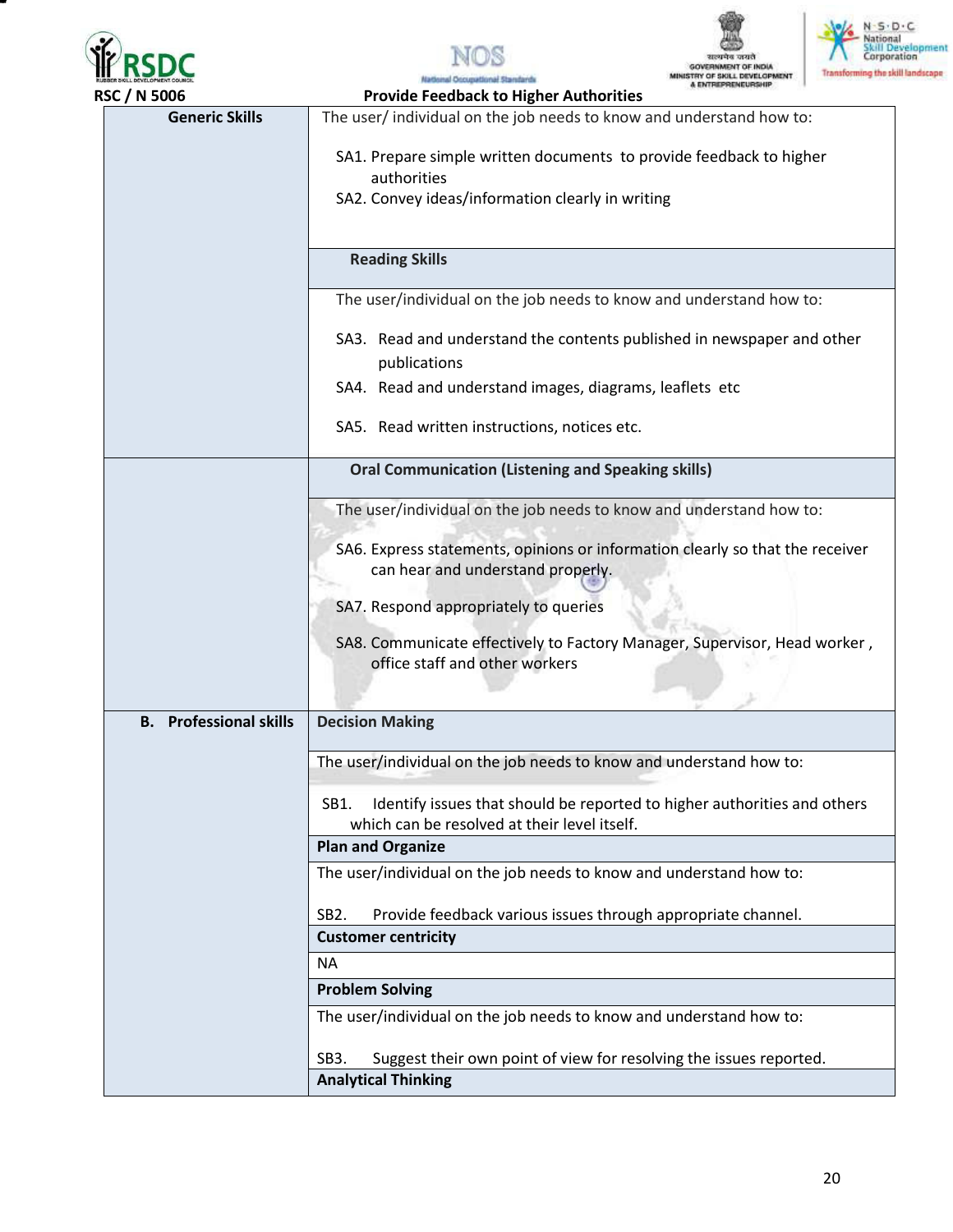







the d On

| C / N 5006 | The first control of the parties of a company that the state of the control of<br><b>Provide Feedback to Higher Authorities</b>                                                    |
|------------|------------------------------------------------------------------------------------------------------------------------------------------------------------------------------------|
|            | The user/individual on the job needs to know and understand how to:<br>Report feedback to the higher authorities for trial, modifications and<br>SB4.<br>evaluation of innovations |
|            | <b>Critical Thinking</b>                                                                                                                                                           |
|            | <b>NA</b>                                                                                                                                                                          |

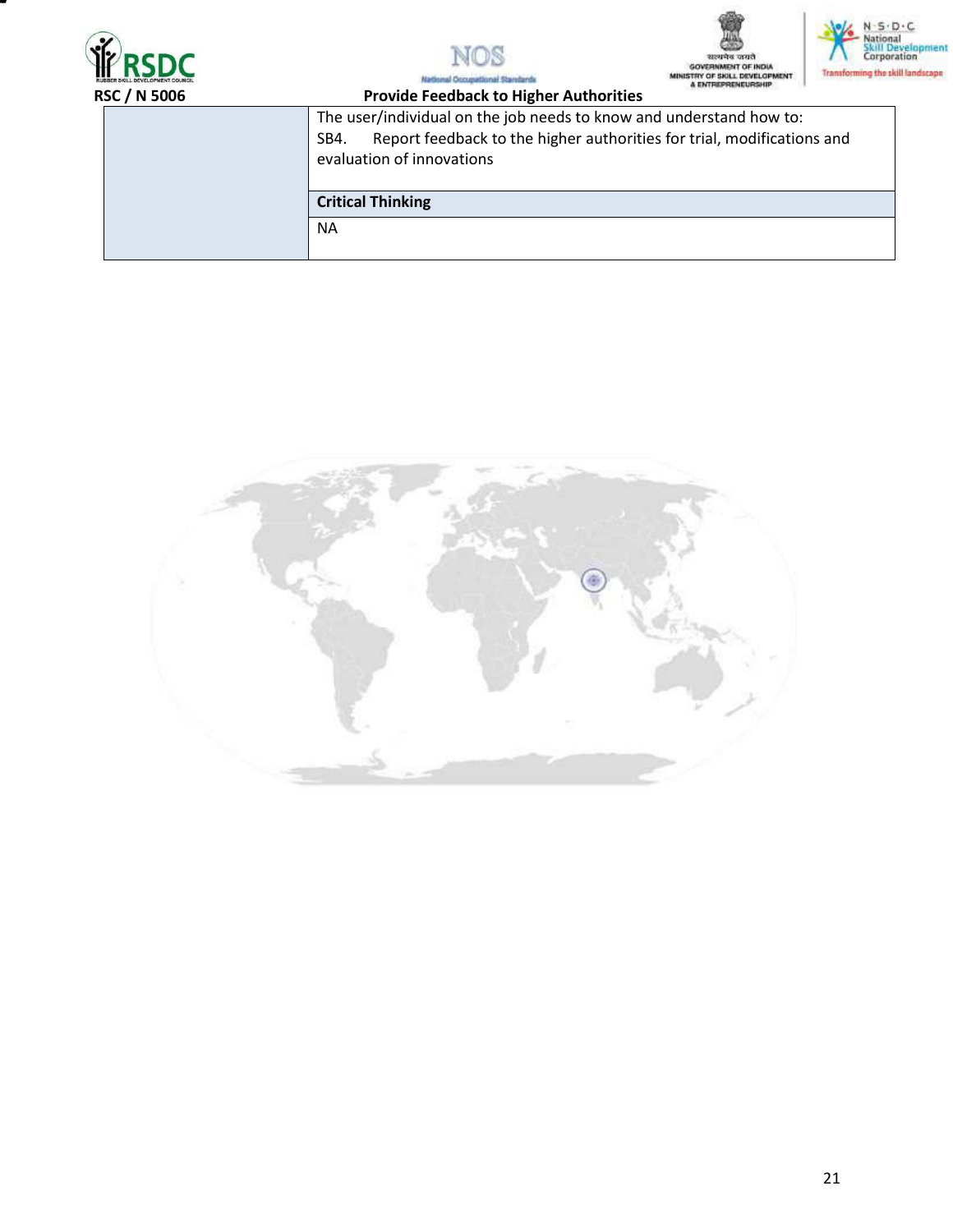







| NOS Code                   | <b>RSC / N 5006</b>                             |                         |            |
|----------------------------|-------------------------------------------------|-------------------------|------------|
| <b>Credits(NSQF)</b>       | <b>TBD</b>                                      | <b>Version number</b>   | 1.0        |
| Industry                   | <b>Rubber Industry</b>                          | <b>Drafted on</b>       | 22/06/2015 |
| <b>Industry Sub-sector</b> | <b>Natural Rubber (NR)</b><br><b>Plantation</b> | Last reviewed on        | 22/06/2015 |
| <b>Occupation</b>          | <b>Production - NR</b>                          | <b>Next review date</b> | 22/06/2017 |

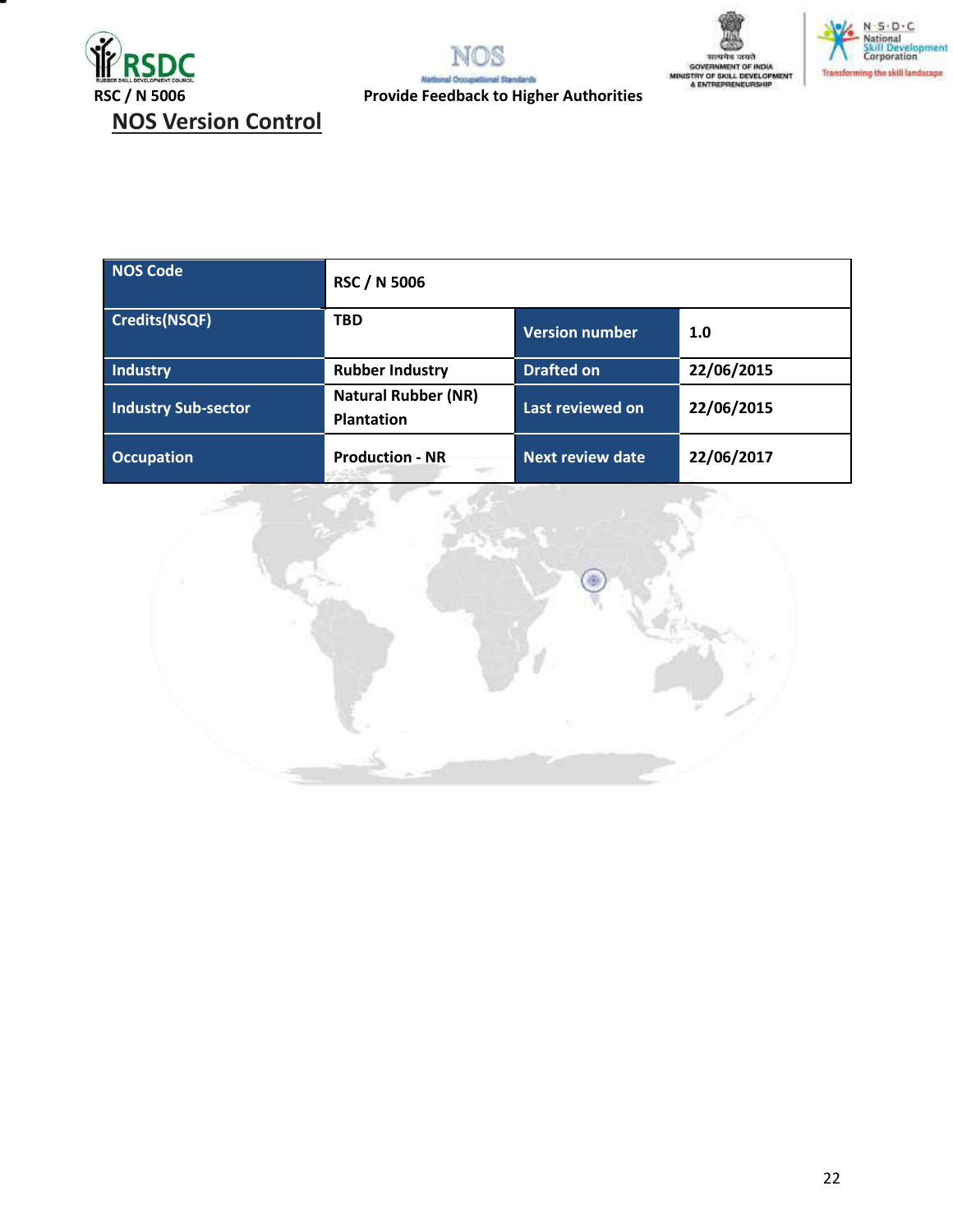#### **CRITERIA FOR ASSESSMENT OF TRAINEES**

Job Role Field Assistant – Latex Harvest **Qualification Pack** RSC/ Q 6108 **Sector Skill Council** Rubber Skill Development Council

#### **Guidelines for Assessment**

1. Criteria for assessment for each Qualification Pack will be created by the Sector Skill Council. Each Performance Criteria (PC) will be assigned marks proportional to its importance in NOS. SSC will also lay down proportion of marks for Theory and Skills Practical for each PC

2. The assessment for the theory part will be based on knowledge bank of questions created by the SSC

3. Individual assessment agencies will create unique question papers for theory part for each candidate at each examination/training center (as per assessment criteria below)

4. Individual assessment agencies will create unique evaulations for skill practical for every student at each examination/training center based on this criteria

5. To pass the Qualification Pack , every trainee should score a minimum of 70% in every NOS

6. In case of successfully passing only certain number of NOS's, the trainee is eligible to take subsequent assessment on the balance NOS's to pass the Qualification Pack

| <b>Assessment Strategy</b>                        |                         | <b>Marks</b>                                                                                                                                |                   |              |                |
|---------------------------------------------------|-------------------------|---------------------------------------------------------------------------------------------------------------------------------------------|-------------------|--------------|----------------|
|                                                   |                         |                                                                                                                                             | <b>Allocation</b> |              |                |
|                                                   |                         |                                                                                                                                             |                   |              | Pra            |
|                                                   |                         |                                                                                                                                             | Tot               | The          | cti            |
| <b>NOS</b>                                        | <b>Elements</b>         | <b>Performance Criteria</b>                                                                                                                 | al                | ory          | cal            |
|                                                   | Identificat             | PC1. Guide/correct the Tapper (Harvest technician) in<br>identifying trees with tappable growth                                             | 3                 | 1            | $\overline{2}$ |
|                                                   | ion of<br>trees         | PC2.Scientifically mark such trees for tapping                                                                                              | 4                 | $\mathbf{1}$ | 3              |
|                                                   |                         | PC3. Identify trees with panel disease/panel dryness                                                                                        | 4                 | 1            | 3              |
|                                                   |                         | PC4.Conduct training of LHTs and supervisors as per the<br>requirement                                                                      | 4                 | 1            | 3              |
| 1. RSC $/$<br>N 6109<br>(Latex<br>harvesti<br>ng) | Training                | PC5. Ensure the participation of all the employees in an<br>active manner during the training programme                                     | 3                 | $\mathbf{1}$ | $\overline{2}$ |
|                                                   |                         | PC6. Encourage the employees to clarify their doubts/<br>raise issue for complete understanding of the harvesting<br>process and tools used | 3                 | 1            | $\overline{2}$ |
|                                                   |                         | PC7. Ensure sharpness/cleanliness of tapping knives                                                                                         | 3                 | 1            | $\overline{2}$ |
|                                                   | Latex<br>harvestin<br>g | PC8. Ensure absolute cleanliness of other materials like<br>collection cups, utensils and dishes                                            | 4                 | 1            | 3              |
|                                                   |                         | PC9. Ensure the achievement of maximum output with<br>minimum wastage                                                                       | 3                 | 1            | $\overline{2}$ |
|                                                   |                         | PC10. Check that materials and tools for latex harvesting<br>are properly used                                                              | 4                 | 1            | 3              |
|                                                   |                         | PC11. Scientifically apply stimulants for increasing latex<br>yield                                                                         | 3                 | 1            | $\overline{2}$ |
|                                                   |                         | PC12.Scientifically rain guard the rubber trees                                                                                             | 3                 | 1            | $\overline{2}$ |
|                                                   |                         | PC13. Guide the LHTs and supervisors during latex                                                                                           | 3                 | 1            | $\overline{2}$ |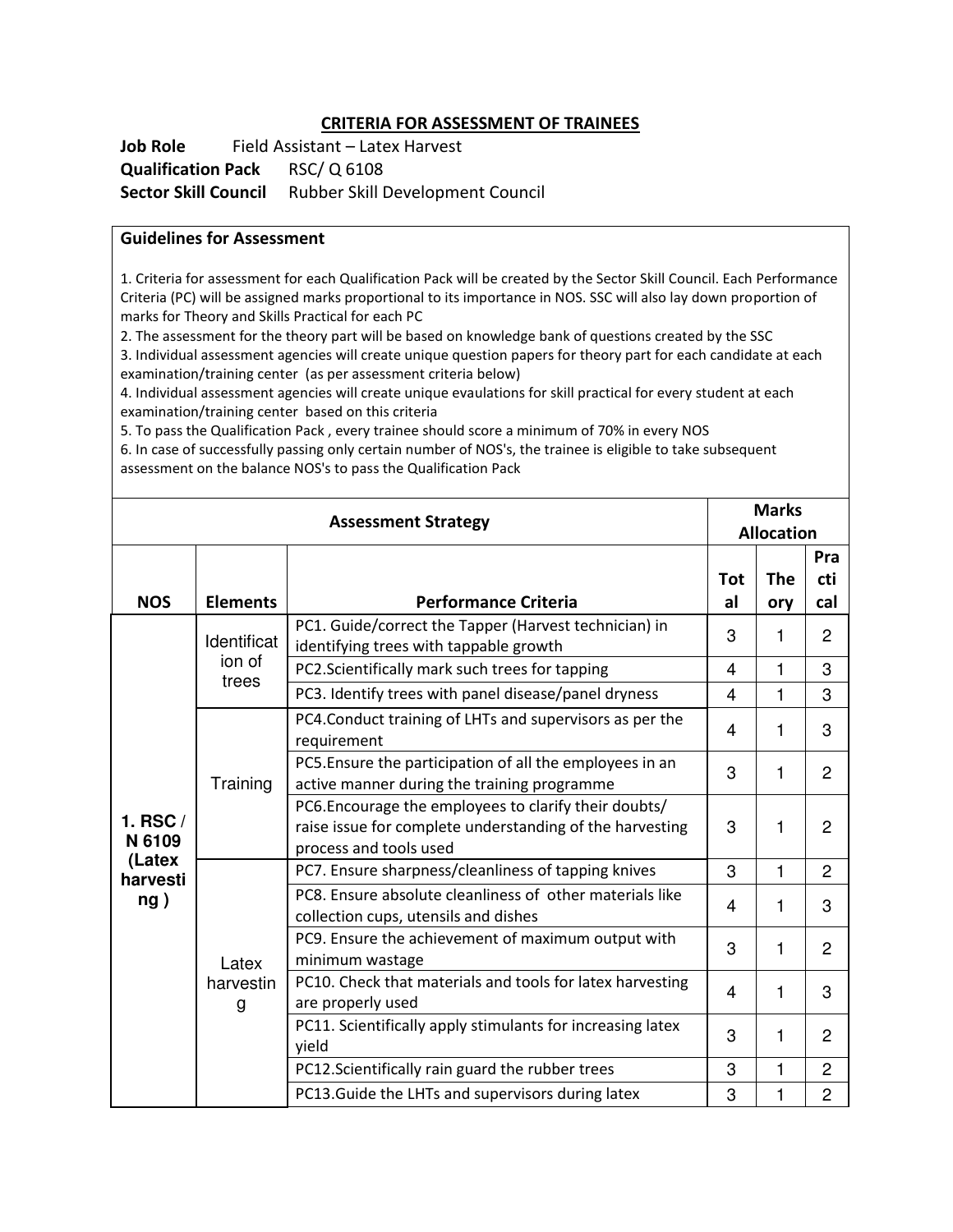|                        |                                                               | harvesting                                                                                                                      |     |                |                |
|------------------------|---------------------------------------------------------------|---------------------------------------------------------------------------------------------------------------------------------|-----|----------------|----------------|
|                        |                                                               | PC14. Ensure proper hygiene in latex harvesting                                                                                 | 3   | 1              | $\overline{c}$ |
|                        |                                                               | PC15. Avoid contamination of latex and field coagulum in<br>the field.                                                          | 3   | 1              | $\overline{2}$ |
|                        | Preventio<br>n of<br><b>Diseases</b>                          | PC16. Identify the panel diseases/dryness of tapping<br>panel                                                                   | 3   | 1              | 2              |
|                        |                                                               | PC17. Take appropriate scientific measures to treat such<br>diseases                                                            | 3   | 1              | $\overline{2}$ |
|                        |                                                               | PC18. Ensure the proper collection of the latex and the<br>field coagulum                                                       | 4   | 1              | 3              |
|                        | Collectio<br>n and                                            | PC19. Ensure proper hand over of the latex and field<br>coagulum by each tapper                                                 | 3   | 1              | $\overline{2}$ |
|                        | preservat<br>ion of                                           | PC20. Check the proper weight of latex and field<br>coagulum collected on each day                                              | 4   | 1              | 3              |
|                        | latex                                                         | PC21. Undertake scientific preservation of latex                                                                                | 3   | $\mathbf{1}$   | $\overline{2}$ |
|                        |                                                               | PC22. Arrange to send it to the collection centre/<br>processing factory                                                        | 3   | 1              | $\overline{c}$ |
|                        | Health<br>and<br>safety                                       | PC23. Ensure that LHTs and supervisors adhere to all<br>safety norms prescribed for latex harvesting.                           | 4   | 1              | 3              |
|                        |                                                               | PC24. Comply with health, safety, environment guidelines<br>and regulations in accordance with the organizational<br>standards. | 3   | 1              | $\overline{2}$ |
|                        |                                                               | PC25. Provide first aid treatment for minor injuries or<br>health issues faced by the team members                              | 3   | 1              | $\overline{2}$ |
|                        |                                                               | PC26. Properly handle emergency situation or<br>communicate to the relevant authority                                           | 3   | 1              | 2              |
|                        | Maintena<br>nce of<br>Record<br>and<br>Evaluatio<br>n of work | PC27. Record the work done and latex collected by the<br>team members as per the format                                         | 4   | 1              | 3              |
|                        |                                                               | PC28. Maintain the record of tools and material used for<br>latex harvesting                                                    | 3   | 1              | $\overline{c}$ |
|                        |                                                               | PC29. Ensure the completion of the tapping task assigned<br>to each tapper under him                                            | 3   | 1              | 2              |
|                        |                                                               | PC30. Evaluate the work of Tappers and Supervisors and<br>grade them based on their performance                                 | 4   | 1              | 3              |
|                        |                                                               |                                                                                                                                 | 100 | 30             | 70             |
|                        | Natural<br>resource<br>managem<br>ent                         | PC1. The possibilities and causes for soil erosion                                                                              | 5   | 3              | $\overline{c}$ |
| 2. RSC /<br>N 5006     |                                                               | PC2. Timely repairs/maintenance of terrace, silt pits,<br>soil/stone bunds, to check soil/water erosion.                        | 5   | 3              | $\overline{c}$ |
| (Natural               |                                                               | PC3. Correct method of drainage making.                                                                                         | 5   | 3              | 2              |
| <b>Resour</b>          |                                                               | PC4. Hedge maintenance.                                                                                                         | 5   | 3              | $\overline{c}$ |
| ce                     |                                                               | PC5. Protection of water source from pollution                                                                                  | 5   | 3              | $\overline{c}$ |
| <b>Manage</b><br>ment) |                                                               | PC6. Rain water harvesting.                                                                                                     | 3   | $\overline{2}$ | $\mathbf{1}$   |
|                        |                                                               | PC7. Judicious use of water during irrigation.                                                                                  | 5   | 3              | 2              |
|                        |                                                               | PC8. Mulching for soil and moisture conservation.                                                                               | 3   | 2              | 1              |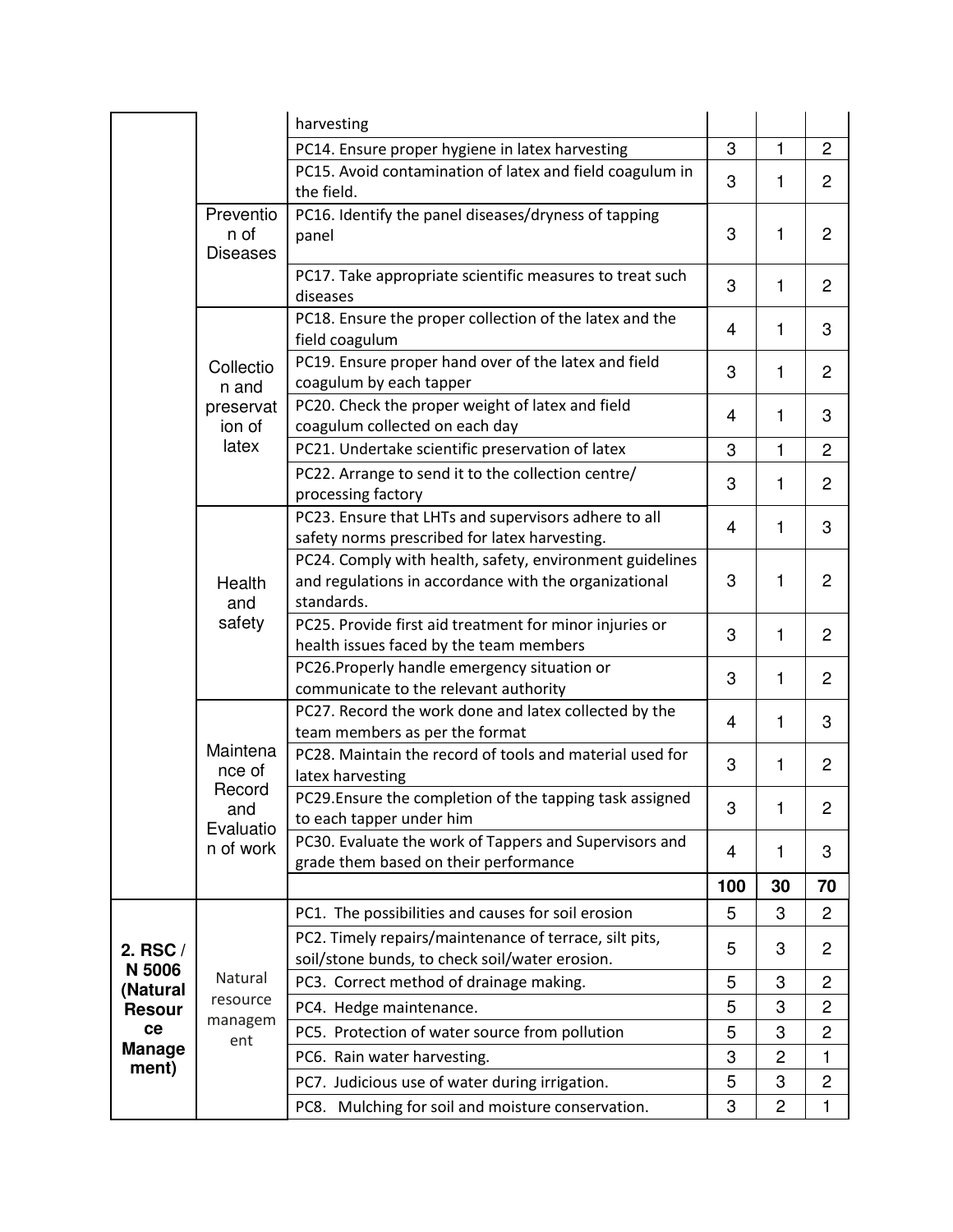|                                             |                                                        | PC9. Avoiding excess dosage of fertilisers and chemicals<br>to minimise damage to soil microflora.                                         | 5              | 3  | $\overline{2}$ |
|---------------------------------------------|--------------------------------------------------------|--------------------------------------------------------------------------------------------------------------------------------------------|----------------|----|----------------|
|                                             |                                                        | PC10. Cover crop management.                                                                                                               | $\overline{4}$ | 2  | $\overline{2}$ |
|                                             |                                                        | PC11. Importance of premise cleanliness                                                                                                    | 5              | 3  | $\overline{2}$ |
|                                             | Waste<br>manage<br>ment &<br>Health<br>care            | PC12. Collection and storage of empty containers, worn<br>out polythene bags, fertilizer bags etc from the field for<br>reuse/disposal.    | 5              | 3  | $\overline{2}$ |
|                                             |                                                        | PC13. Use of personal protective devices to minimize<br>damages while using fungicides and other chemicals,<br>weed cutter, chain saw etc. | 5              | 3  | $\overline{2}$ |
|                                             |                                                        | PC14. Timely detection and treatment for diseases to<br>avoid over- dosage of chemicals.                                                   | 5              | 3  | $\overline{2}$ |
|                                             |                                                        | PC15. Prevention of diseases through appropriate<br>management strategies to avoid excessive use of<br>fungicides.                         | 5              | 3  | 2              |
|                                             | Input<br>(chemical<br>manage<br>ment                   | PC16. Destroy sources of mosquito breeding to control<br>possible epidemics                                                                | 5              | 3  | 2              |
|                                             |                                                        | PC17. Awareness about consequences of chemical<br>contamination.                                                                           | 5              | 3  | $\overline{2}$ |
|                                             |                                                        | PC18. Use of chemical fertilizers and other chemicals<br>only as per recommendations.                                                      | 5              | 3  | $\overline{c}$ |
|                                             |                                                        | PC19. Spraying & handlings of chemicals using hood,<br>masks, gloves etc.                                                                  | 5              | 3  | 2              |
|                                             |                                                        | PC20. Usage of organic and bio-fertilizers.                                                                                                | 5              | 3  | $\overline{2}$ |
|                                             |                                                        | PC21. Usage of plant growth hormones and bio-control<br>measures against                                                                   | 5              | 3  | $\overline{2}$ |
|                                             |                                                        |                                                                                                                                            | 100            | 60 | 40             |
|                                             | Feed<br>back on<br>innovatio<br>ns                     | PC1. Generate innovations through expertise                                                                                                | 5              | 3  | $\overline{2}$ |
| 3. RSC /<br>N 5007<br>(Providi              |                                                        | PC2. Report to the higher authorities for trial,<br>modifications and evaluation                                                           | 6              | 3  | 3              |
|                                             |                                                        | PC3. Implement/adopt the approved innovations                                                                                              | $\overline{4}$ | 3  | $\mathbf{1}$   |
|                                             | Feed<br>back on<br>incidence<br>of trouble<br>shooting | PC4. Identify the issues requiring trouble shooting.                                                                                       | 5              | 3  | $\overline{2}$ |
|                                             |                                                        | PC5. Report to the higher authorities for diagnosing and<br>remedial action.                                                               | 6              | 3  | 3              |
| ng                                          |                                                        | PC6. Carry out protection measures.                                                                                                        | 5              | 4  | $\mathbf{1}$   |
| feedbac<br>k to<br>higher<br>authorit<br>y) |                                                        | PC7. Report on the effectiveness of the control<br>measures.                                                                               | 6              | 3  | 3              |
|                                             |                                                        | PC8. Report on the effect of climatic factors on the<br>functioning of the factory.                                                        | 6              | 3  | 3              |
|                                             | Feed<br>back on                                        | PC9. Identify appropriate location specific indigenous<br>knowledge                                                                        | 5              | 3  | $\overline{2}$ |
|                                             | indigeno<br>us                                         | PC10. Report it to higher authorities for trial, evaluation<br>and adoption with modifications, if any                                     | 6              | 3  | 3              |
|                                             | knowledg<br>e/ITK                                      | PC11. Report on the results of such trials                                                                                                 | 5              | 3  | $\overline{c}$ |